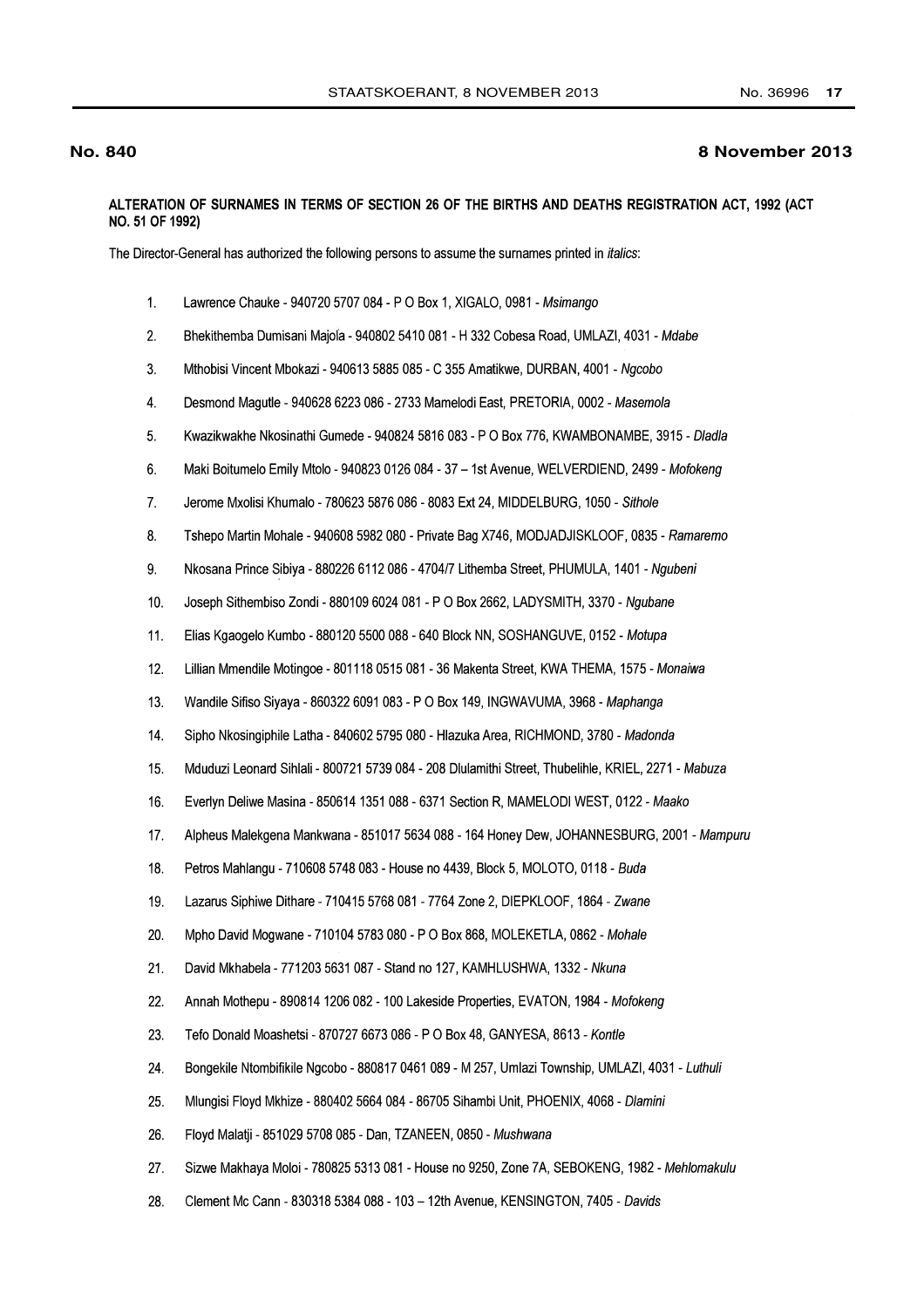- 29. Siboniso Kingdom Mbhele - 771210 5528 080 - 160 Jacob Zuma Street, STEADVILLE, 3373 - Mavimbela
- $30.$ Thato Emmanuel Mokoena - 771219 5556 082 - 157 / 11907 Msilinga Street, PIMVILLE, 1809 - Keogotsitse
- $31.$ Bettina Hasson-Barone - 750817 0249 085 - Flat no 2, 10 Inglewood Road, LONDON, 1000 - Brausch
- 32. Thabang Desmond Vilankulu - 830521 5611 083 - 11155 Magona Street, KWA THEMA, 1575 - Letebele
- $33.$ Sifiso Bhekizwe Jelle - 831107 5596 083 - 524 Block F, SOSHANGUVE, 0152 - Nkosi
- 34. Nkosinathi Leonard Ngwenya - 830325 5716 086 - 2533 Ndlovu Street, Sakhile, STANDERTON, 2430 - Sibiya
- 35. Motebang Joseph Letuka - 830125 6184 080 - 3927 Extension 6, CLOCOLAN, 9735 - Rapulutsoane
- 36. Moloisho Paulina Tshebetshebe - 300505 0241 088 - P O Box 442, MASEMOLA, 1060 - Mampholo
- $37.$ Aletta Mofokeng - 921030 0345 085 - 10537 Tambo, TUMAHOLE, 9585 - Rasebo
- 38. Ndima Shinta - 930513 5504 086 - 874 Nu 10, MDANTSANE, 5200 - Futshane
- 39. Warren Roux - 780222 5254 087 - 3 Stasie House, Wolhnterskop, BRITS, 0250 - Kruger
- 40. Proserpio Uzzell Vaaltyn - 710227 5582 085 - 588 Mpuntsha Street, Duncan Village, EAST LONDON, 5201 - Dyani
- 41. Gladwin Dube - 740604 5831 080 - 3968 Extension 1, ORANGE FARM, 1864 - Gxamtwana
- 42. Ntuthuko Sikhanyiselo - 940923 6040 089 - 765 Khoza Street, VOSLOORUS, 1475 - Xulu
- 43. Enoch Nayimuli Mutaasa - 940613 5572 089 - 78 Belvedere, 215 Catharina Street, La Montagu, BUTTERWORTH, 0185 - Navimuli
- 44. Ayanda Gambushe - 940703 0793 085 - BB 188, Umlazi Township, DURBAN, 4001 - Nyuswa
- 45. Lungisani Kwanele Mabhida - 940303 6676 085 - 114 Mthombeni Road, HAMMARSDALE, 3700 - Ngubane
- 46. Ncamiso Sithebe - 820901 5335 085 - P O Box 569, ELUKWATINI, 1192 - Boshomane
- 47. Xolile Joseph Stoffel - 780928 6336 083 - 2141 Tambo Section, Mokwallo, VREDEFORT, 9595 - Titise
- 48. Velenkosini Velengaziwa Buthelezi - 780125 5783 080 - P O Box 1253, ULUNDI, 3838 - Mbatha
- 49. Thobeka Prudence Nyembe - 950114 0191 089 - P O Box 871, LADYSMITH, 3370 - Mbonani
- 50. Thinandavha Wilson Ndwambi - 490306 5192 081 - P O Box 772, LWAMONDO, 0985 - Netshivhale
- Mokgadi Mercy Baloyi 530216 0782 087 648 Zone 3, SESHEGO, 0772 Mabotja 51.
- 52. Nkagisang Vincent Sechele - 950205 5477 083 - 4940 Maki Yawa Street, VRYBURG, 8601 - Ngixi
- 53. Sphamandla Nxele - 950204 6125 080 - F 129 Umlazi Township, UMLAZI, 4031 - Mntungwa
- Ncebakazi Tshezi 950409 0972 086 Greenville A/A, BIZANA, 4800 Mavundla 54.
- Tebogo Michael Sekgotodi 801102 5348 086 P O Box 4797, KGAPANE, 0838 Maredi 55.
- Lindiwe Lucracia Nxumalo 840909 1701 081 41 Niles Places, Glenhill Town, DURBAN, 4001 Nguza 56.
- Mary Nanase Phaleni 801102 0654 082 P O Box 3065, Zone 2, SESHEGO, 0742 Sediela 57.
- Mokibelo Johannes Magodi 770705 5993 086 P O Box 39, MANTHATA, 0788 Mokgedi 58.
- Siyabonga Tununu 750620 6381 088 102 H Ihlala Street, Zone 4, MEADOWLANDS, 1852 Mankahla 59.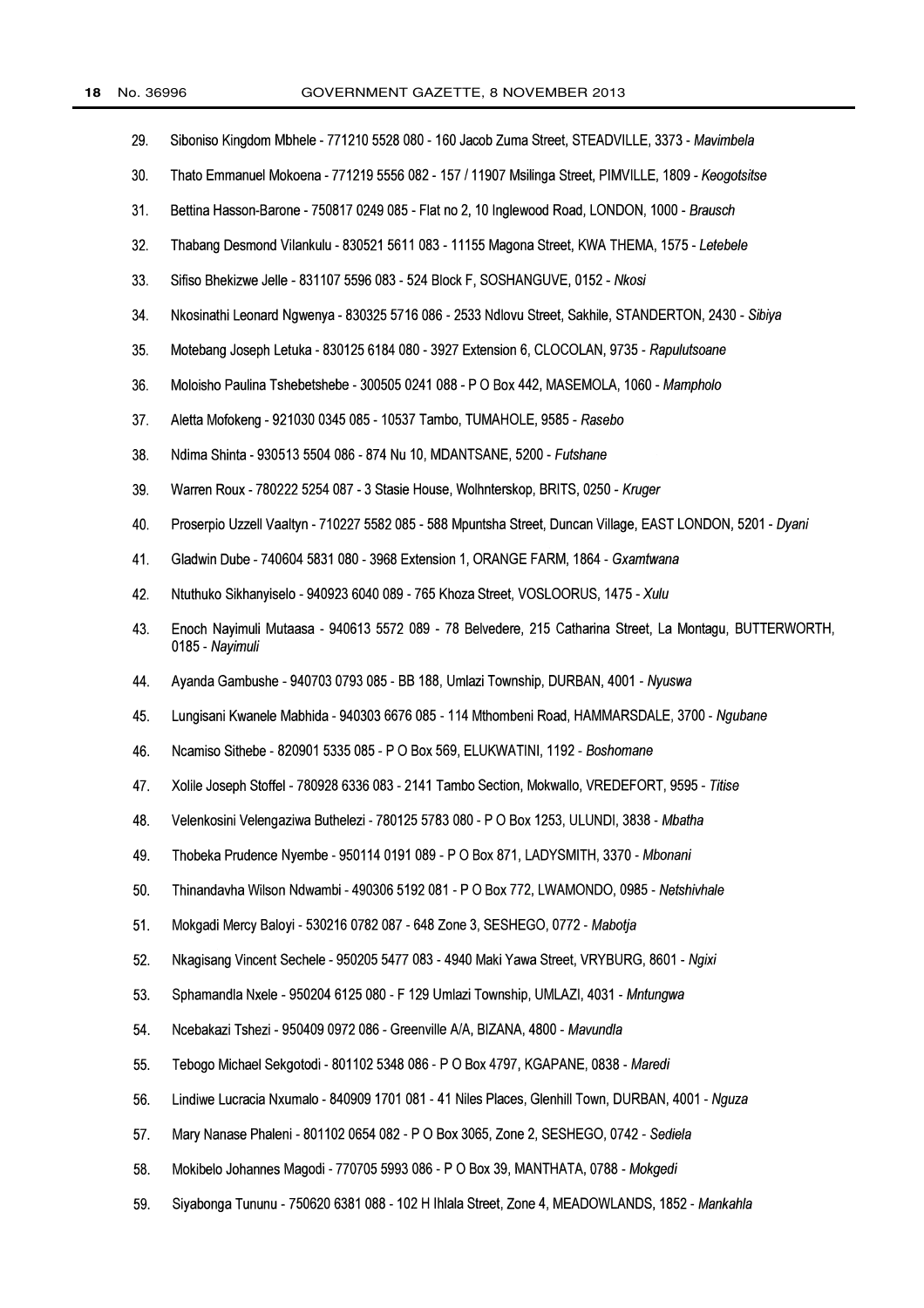| 60. | Xolani Eric Nene - 810318 5287 087 - P O Box 487, NEW CASTLE, 3082 - Cele                                                    |
|-----|------------------------------------------------------------------------------------------------------------------------------|
| 61. | Bazini Buyisiwe Mabasa - 790603 0652 086 - Mainyathi Area, INANDA, 4310 - Bhengu                                             |
| 62. | Matshwenyego Lawrence Nonyane - 770603 6463 086 - 25 Dipompong Section, MADIKWE, 2840 - Moswane                              |
| 63. | Thabiso Albert Twala - 781130 5491 089 - 11 Netsi Natso, WITSIESHOEK, 9870 - Mollo                                           |
| 64. | Muzi Phillip Khumalo - 771111 6282 083 - Kwangema Avenue, PIET RETIEF, 2380 - Sukazi                                         |
| 65. | Lebogang Eric Serache - 771227 5821 083 - P O Box 2571, MAFIKENG, 2745 - Seremo                                              |
| 66. | Jabulane Isaac Dube - 770730 5405 089 - Stand no 7981, Extension 5, DELMAS, 2210 - Sibiya                                    |
| 67. | Ramokoadi Jacob Lentle - 780321 5572 082 - 54 Khumalo Street, KWA THEMA, 1575 - Nyathela                                     |
| 68. | Khuselwa Lucia Rabhu - 780921 1119 083 - Cebe A/A, CENTANE, 4980 - Lili                                                      |
| 69. | Bethuel Mokhachwe - 840111 5339 089 - 13230 Mtshali Street, DAVEYTON, 1520 - Mokotong                                        |
| 70. | Moses Sekengkeng Makgata - 840212 5982 082 - Stand no 146, DENNILTON, 1030 - Mabogwane                                       |
| 71. | Andile Shepherd Sitoyile - 840721 5563 080 - 254 Dube Street, VOSLOORUS, 1475 - Mnisi                                        |
| 72. | Lesetja Samuel Maite - 840826 5610 086 - Stand no 58, Ga Mokgokong, MMOTONG, 0751 - Mokgokong                                |
| 73. | Mohau Jacob Seema - 920926 5844 082 - 2981 Riverside, MATHIBESTAD, 0400 - Phaka                                              |
| 74. | Gomolemo Apathia Tselapedi - 920409 0533 083 - House no B48, Leruleng Section, LEROME, 0318 - Makgwane                       |
| 75. | William Kgotso Pule - 920518 5334 089 - 10784 Nyatlho Street, MAMELODI EAST, 0122 - Malete                                   |
| 76. | Nokwanda Ngcobo - 940406 1350 083 - P O Box 137, LADYSMITH, 3370 - Mdlalose                                                  |
| 77. | Kwandile Nompumelelo Zubane - 940930 1430 082 - Mnyameni Area, MAPHUMULO, 0470 - Dladla                                      |
| 78. | Katlego Matlabyane - 940129 5352 083 - 2975 Redbill Street, PROTEA GLEN, 1818 - Mukhari                                      |
| 79. | Kelebogile Dorcas Lesotho - 941008 0290 085 - 244 Modimong Village, TAUNG, 8597 - Gaotlhaelwe                                |
| 80. | Sibusiso Elvis Ngxumza - 940422 5685 085 - Q 36 Memani Street, Site B, KHAYELITSHA, 7784 - Pokolo                            |
| 81. | Tebogo Innocent Moloko - 940318 5761 084 - 1317 Hawk Street, Block 6, SWANNEVILLE, 1753 - Moikanyane                         |
| 82. | Matlakala Vincent Buka - 941126 5671 081 - P O Box 13017, MASODI, 0646 - Kekana                                              |
| 83. | Thulani Freddie Ntshangase - 810613 5676 085 - 1762 Xhosa Street, TSAKANE, 1550 - Mabuza                                     |
| 84. | Kervin Jossie Reineke - 820703 5247 082 - 109 Buys Avenue, WESTENBURG, 0699 - Reineke-Okedeji                                |
| 85. | Zandile Vumisa - 910226 1351 089 - L 209, UMLAZI, 4001 - Zulu                                                                |
| 86. | Simlindile Ntanzi - 840906 6206 082 - 4399 Ntuli Street, LAMONTVILLE, 4027 - Mpinge                                          |
| 87. | Selelekele Lydia Mampuru - 730502 0594 087 - P O Box 421, LEBOWAKGOMO, 0737 - Nkadimeng                                      |
| 88. | Theodora Zukiswa Stanley Johanna Olivia Kingston - 891022 0951 083 - Unit 9, The Grande 6th Road, HYDE PARK,<br>2196 - Tambo |
| 89. | Senzekile Faith Ngubane - 870924 0355 089 - 1593 A Cindelam Township, INANDA, 4800 - Xulu                                    |
|     |                                                                                                                              |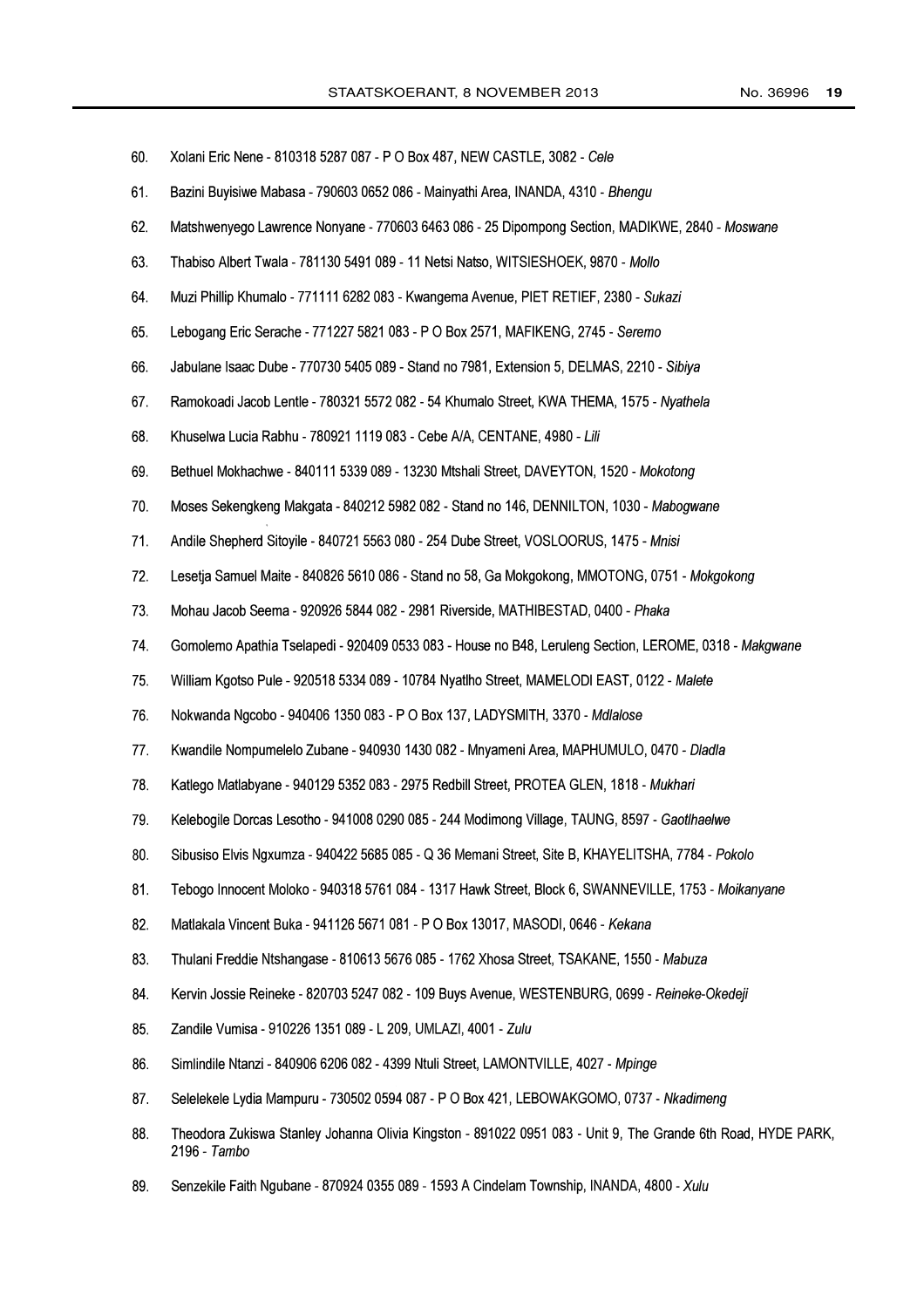| 90.  | Nkosinathi Msindo - 841022 5448 086 - 7 O Ellis Street, Joe Slovo Camp, MOSSELBAY, 6500 - Tyesi     |
|------|-----------------------------------------------------------------------------------------------------|
| 91.  | Power Asanda Nongawuza - 910120 6057 082 - Mbutho A/A, TSOLO, 5170 - Mabandla                       |
| 92.  | Mlamuli Mfeka - 910624 6210 088 - Esidumbini Area, BHAMSHELA, 4342 - Dube                           |
| 93.  | Nonzamo Miya - 870110 0985 089 - P O Box 476, UMZIMKULU, 3297 - Base                                |
| 94.  | Lot Manzini - 900125 5506 080 - 2324 Makgatho Street, WATTVILLE, 1516 - Kungwane                    |
| 95.  | Wilson Malatjie Mpepele - 800603 6473 089 - P O Box 14832, MAROKOLONG, 0434 - Sebola                |
| 96.  | Thulani Chersny Mashele - 910430 5926 082 - P O Box 1020, ELIM HOSPITAL, 0960 - Nkuna               |
| 97.  | Edwin Sandile Matukane - 950331 5659 080 - P O Box 409, THULAMAHASHE, 1365 - Khoza                  |
| 98.  | Thulani Nomaghiza - 950105 5914 087 - 3378 Mhlongo Road, MPOPHOMENI, 3291 - Chappen                 |
| 99.  | Abednigo Sibongiseni Zulu - 610424 5735 083 - 1029 Malebitsa, MODIMOLLE, 0510 - Rapanyane           |
| 100. | Kwenzakwenkosi Khumalo - 940709 5684 088 - P O Box 1, MAHLABATHINI, 3805 - Kubheka                  |
| 101. | Yomelela Mbeje - 930803 6523 080 - 1847 Road 62, PHILLIPPI, 7750 - Mgxotheni                        |
| 102. | Mbuti Isiah Mthethwa - 600419 5280 082 - Block A, EMONDLO, 3105 - Khoza                             |
| 103. | Sipho Lungani Buthelezi - 630717 5788 085 - Nkande Area, BLOODRIVER, 3102 - Ndlovu                  |
| 104. | King Samson Nkosi - 631218 5405 084 - P O Box 8554, INGWAVUMA, 3972 - Manzini                       |
| 105. | Sabana Abram Tau - 630816 5664 088 - 10724 Extension 8, MHLUZI, 1053 - Mabena                       |
| 106. | Vela Joseph Sibisi - 640510 5887 082 - Ntshawini Area, KWADUKUZA, 4450 - Shezi                      |
| 107. | Josayah Mathe - 640405 5540 080 - 31 Phudufudu Street, SAULSVILLE, 0125 - Damons                    |
| 108. | Sophy Maseke Tau - 601010 0715 088 - Ga-Masha, JANE FURSE, 1085 - Kgole                             |
| 109. | Yamkela Myendeki - 930616 6297 087 - Lota A/A, DUTYWA, 5000 - Buyeye                                |
| 110. | Thulani Mbuso Mkhwanazi - 930404 6455 082 - Ntondweni Area, MTUBATUBA, 3936 - Buthelezi             |
| 111. | Thembekile Violet Mokwane - 930629 0369 083 - 12406 France, ZAMDELA, 1947 - Tshabalala              |
| 112. | Athenkosi Sikenke - 930321 6092 089 - Stand no 25794, DELFT, 7100 - Ngaziwa                         |
| 113. | Dumile Matshoba - 900809 6414 085 - 6701 Eric Hewu Street, Samora Machell, PHILLIPI, 7785 - Madinga |
| 114. | Phikolomzi Vumile Shephard Taho - 920625 5392 080 - P O B ox 562, DOBSONVILLE, 1865 - Blayi         |
| 115. | Xolani Gxavanxa - 901227 6372 089 - P O Box 628, LUSIKISIKI, 4820 - Xhaselwayo                      |
| 116. | Aubreyan Mdhluli - 600521 5538 086 - 11224 Tokoza, Extension 2, ALBERTON, 1421 - Radebe             |
| 117. | Muziwakhe Richard Mbala - 680731 5244 089 - 11 - 19th Avenue, ALEXANDRA, 2090 - Thela               |
| 118. | Sibusiso Sylvester Mtsweni - 950408 5820 084 - 1386 Ext 2, EMBALENHLE, 2285 - Masuku                |
| 119. | Nomabhele Tina - 950120 1154 083 - 51800 Dice Street, REESTON, 5201 - Mjombolwana                   |
| 120. | Simon Sobi Maji - 901228 5394 082 - 2018 Stick Side, WESSELSBRON, 9680 - Ranyane                    |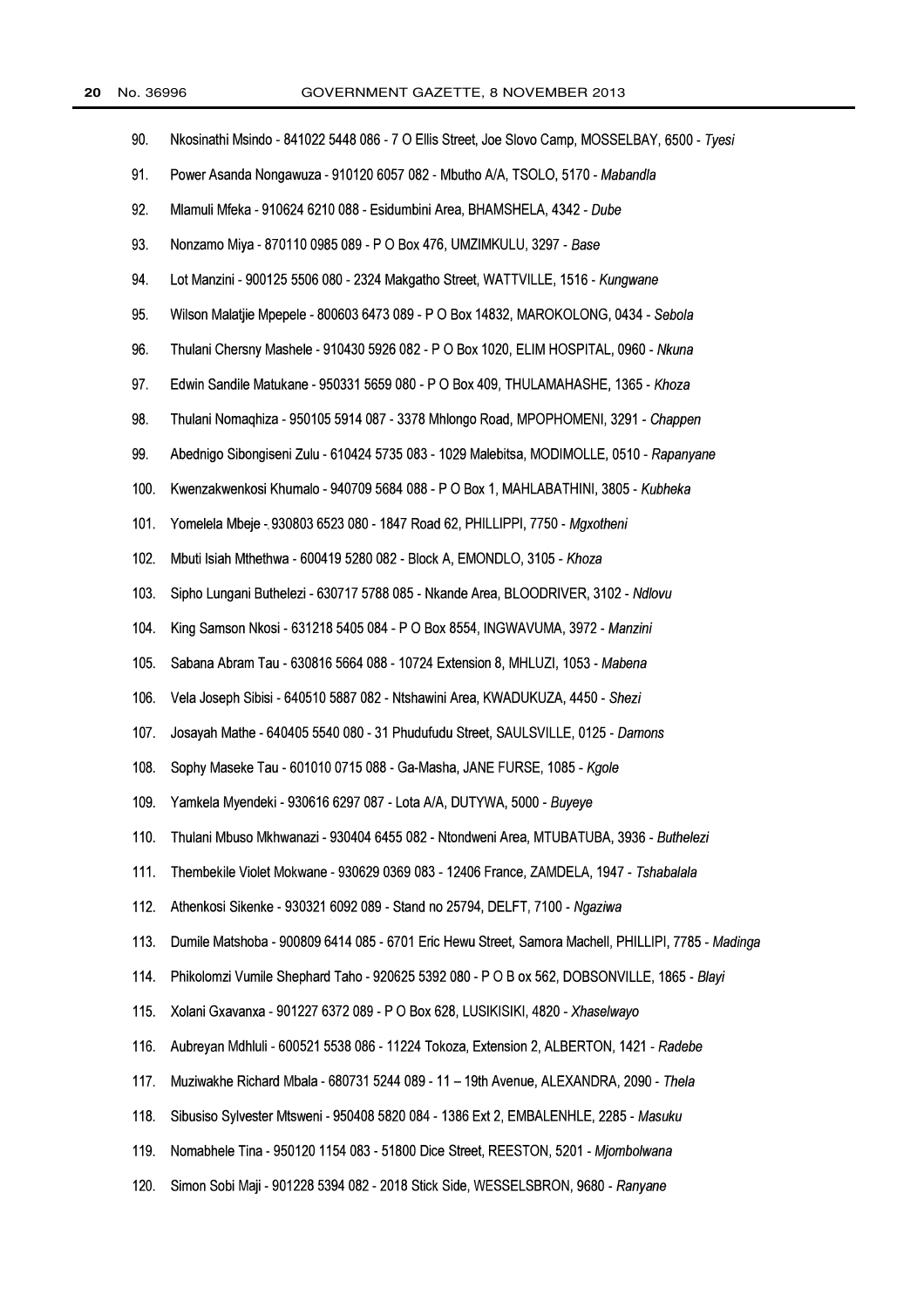| 121. | Sello Marcus Malatji - 590112 5868 087 - P O Box 5016, SIYABUSWA, 0472 - Rangata                       |
|------|--------------------------------------------------------------------------------------------------------|
| 122. | Pontsho Jeffrey Lamola - 851220 6129 088 - 1502 Section 4, Suurman, TEMBA, 0407 - Nduli                |
| 123. | Pule Moloedi - 801216 6079 084 - 10212 Kgari Street, TSAKANE, 1556 - Marumo                            |
| 124. | Prince Letlhogonolo Mere - 910607 5648 085 - 53 Motshabi Street, WARRENTON, 8530 - Khethane            |
| 125. | Fetsisang Relias Chiloane - 581102 5432 084 - 5229 Quarts Street, Ivory Park, CULLINAN, 1685 - Mashile |
| 126. | Letsatsi Stephen Bapela - 770710 5342 086 - 38 Thabaneng Section, JANE FURSE, 1085 - Msomi             |
| 127. | Zachariya Cajee - 770104 5106 081 - P O Box 41310, CRAIGHALL, 2024 - Casey                             |
| 128. | Phumla Emmaculate Monaheng - 810621 0670 086 - 17 Iris Avenue, CHATSWORTH, 4092 - Majozi               |
| 129. | Farad Naidoo - 820308 5148 080 - 17 Narchwood, Woodview, PHOENIX, 4068 - Aberdeen                      |
| 130. | Wandy Tshepo Isidore Matoane - 810718 5475 089 - P O Box 2509, CHUENIESPOORT, 0745 - Mphahlele         |
| 131. | Charmaine Edwina Bruintjies - 910626 0282 088 - 9 Fredlouw Street, Vredenburg, LOUWVILLE, 7380 - Kemp  |
| 132. | Nomathamsanga.Sishange - 910529 0925 088 - 445 Nshayazafe Area, INANDA, 4310 - Ngidi                   |
| 133. | Zwelihle Hamilton Dazela - 780628 5292 085 - 2948 Unit BB3, Imbali, PIETERMARITZBURG, 3200 - Ngubane   |
| 134. | Nkosinathi Goodwin Pholo - 801215 5573 089 - 5569 Ivory Park, MIDRAND, 1685 - Nyembe                   |
| 135. | Gregory Olivier - 820622 5488 084 - 5 Lorlett Drive, ILLOVO, 2196 - Oliver-Faragher                    |
| 136. | Aubrey Zakhele Macheque - 820315 5744 081 - 12141 Ivory Park, MIDRAND, 1685 - Mabunda                  |
| 137. | Ntlahla Mgqibelo - 910512 5939 080 - P O Box 150, IZINGOLWENI, 4260 - Dunywa                           |
| 138. | Ntombizethu Sigodi - 950227 0768 084 - BB 4 Town Two, KHAYELITSHA, 7793 - Plaatjie                     |
| 139. | Olwethu Masango - 950126 5722 080 - Nxaphanxapheni Location, UMZIMKULU, 3297 - Mkize                   |
| 140. | Ongeziwe Nondabula - 950107 1120 081 - Mzokolweni A/A, TSOLO, 5170 - Mabhungani                        |
| 141. | Lukho Gladile - 950120 5468 083 - 5855 Chris Hani Street, MALMESBURY, 7300 - Penxa                     |
| 142. | Anelisa Mandyoli - 951026 0752 083 - P O Box 987, CALA, 5455 - Ganca                                   |
| 143. | Godfrey Dumisani Cawana - 741031 5253 082 - 18642 Mamelodi East, RETHABILE, 0122 - Kunene              |
| 144. | Mgondisi Govu - 740308 5688 082 - Ngxogi A/A, NGCOBO, 5050 - Busakwe                                   |
| 145. | Sibusiso Mbewu - 740907 5641 080 - Private Bag X5019, MTHATHA, 5099 - Nolutshungu                      |
| 146. | Mataba Johannes Masobe - 740718 5592 086 - 10324 Mandela Park, WITSIESHOEK, 9870 - Khopocha            |
| 147. | Mncedi Dube - 740707 6384 080 - No 6286, Shayamoya, KOKSTAD, 4700 - Makaula                            |
| 148. | Zama True'Love Mazibuko - 950113 1004 085 - P O Box 1206, ESTCOURT, 3310 - Zondi                       |
| 149. | Tshililo Chris Matshinge - 950215 6117 083 - P O Box 5025, POLOKWANE, 0750 - Muleya                    |
| 150. | Mosibudi Salome Ngwane - 950303 0646 081 - P O Box 109, RADITSHABA, 0718 - Ramere                      |
| 151. | Saziso Nyathikazi - 950321 5690 086 - Ntambanana Reserve, EMPANGENI, 3880 - Thusi                      |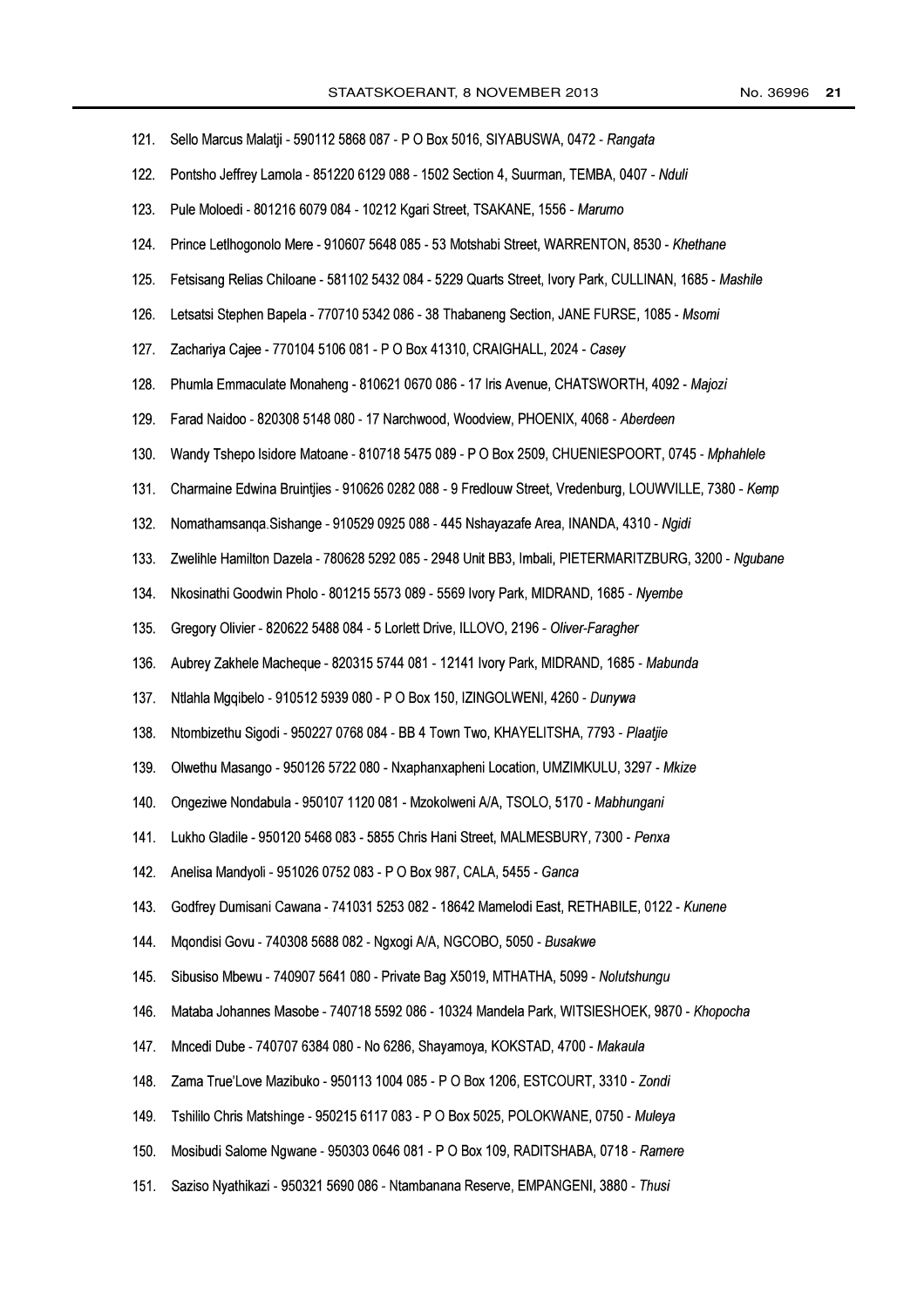| 152. | Fancy Semakaleng Mahlangu - 950226 1080 085 - House no 94, WONDERKOP, 0284 - Motshidisi                             |
|------|---------------------------------------------------------------------------------------------------------------------|
| 153. | Njabulo Nonkululeko Sibiya - 940405 0866 081 - P O Box 1542, DUNDEE, 3000 - Mthethwa                                |
| 154. | Nhlakanipho Bangisani Hadebe - 941219 6348 088 - P O Box 277, WEENEN, 3325 - Madondo                                |
| 155. | Aviwe Jacobs - 941014 5219 087 - 35 Frans Hall, BELLVILLE, 7530 - Ralarala                                          |
| 156. | Kwanga Dlepu - 941222 5796 083 - Corana Location, LIBODE, 5099 - Ngamlana                                           |
| 157. | Lusiwe Mbatha - 950827 0408 084 - 449 Luvuno Street, Sibongile Location, DUNDEE, 3000 - Khoza                       |
| 158. | Avuyile Qwayi - 950105 5642 084 - 1 Ntambanani Street, WELLINGTON, 7655 - Mjekula                                   |
| 159. | Maria Themane - 950401 1212 083 - 530 HF Verwoerd Drive, Gezina, PRETORIA, 0084 - Makapani                          |
| 160. | Abram Sipho Skhosana - 911225 6211 081 - Ext 4 No 4958, SOSHANGUVE, 0152 - Zondo                                    |
| 161. | Qinisile Precious Mlambo - 900223 1272 086 - Mngobokazi Area, HLUHLUWE, 3960 - Nsele                                |
| 162. | Richard Nkosikhona Hlatshwayo - 620917 5903 088 - G 83 Mcijo Road, KWA MASHU, 4360 - Msibi                          |
| 163. | Nhlanhla David Simelane - 941213 5424 081 - 1335 A Abraham, Geluksdal, BRAKPAN, 1550 - Sibande                      |
| 164. | Siboniso Ndebele - 941018 5655 083 - P O Box 878, RICHARDS BAY, 3900 - Sithole                                      |
| 165. | Nhlamulo Moeng - 950103 5790 086 - 24 Simunye Building, HAZYVIEW, 1242 - Sibuyi                                     |
| 166. | Thato Nkululeko Morobe - 930227 5316 082 - 11309 Pedi Street, DAVEYTON, 1520 - Mkwanazi                             |
| 167. | Sbonakaliso Nhloso Nzama - 931230 6245 085 - Thafamasi Area, NDWEDWE, 4342 - Shangase                               |
| 168. | Thulisiwe Ngubane - 930828 0344 084 - P O Box 214, KRANSKOP, 3268 - Sithole                                         |
| 169. | Sizwe Elvis Ngidi - 930617 6339 085 - 7 L Sibisi Road, KWA MASHU, 4023 - Mbonambi                                   |
| 170. | Cassandra Lee Marrafa Domingues - 930716 0028 080 - 22 Cascais Townhouse, Emfuleni, VANDERBIJLPARK, 1911<br>Vicente |
| 171. | Arnold Christo Coetzee - 931227 5079 085 - 8 Smit Street, Florentia, ALBERTON, 1449 - Pretorius                     |
| 172. | Philasande Mdudi - 901214 5709 081 - Zone 8 No 2070, ZWELITSHA, 5608 - Gonomfana                                    |
| 173. | Makundumbani Simon Sibiya - 460827 5240 089 - 1041 Block AA, SOSHANGUVE, 0152 - Motsepe                             |
| 174. | Albert Mjuni Mashinini - 770403 5808 088 - 5360 Kou Street, Duduza, NIGEL, 1496 - Nyathela                          |
| 175. | Speelman Johanna Mtshwene - 760910 5431 085 - Selons River, MIDDELBURG, 1050 - Ntuli                                |
| 176. | Thulebona Msomi - 910501 5740 085 - Ofafa A/A, IXOPO, 3276 - Mbanjwa                                                |
| 177. | Siyamukela Nzimande - 950111 5401 083 - Z2025 Umlazi Township, UMLAZI, 4001 - Mwelase                               |
| 178. | Miche Vlotman - 950121 0183 081 - 11 Duiwenhok Circle, BRACKENDOWNS, 1418 - Anwar                                   |
| 179. | Jeffrey Tshepo Ringane - 860609 5656 084 - 4149 Thambo 1, STINKWATER, 0400 - Tshabalala                             |
| 180. | Avuyile Isiphile Mbobo - 950112 5991 081 - 856 Extension 34, Mayibuye, KEMPTON PARK, 1623 - Sopaga                  |
| 181. | Sonny Jaca - 950120 5908 088 - 384 Samela Drive, Imbali, PIETERMARITZBURG, 3201 - Nzimande                          |
| 182. | Mmeli Mphathi Zulu - 940801 5666 080 - Ebaaneni Area, HLABISA, 3937 - Muthwa                                        |

 $\overline{a}$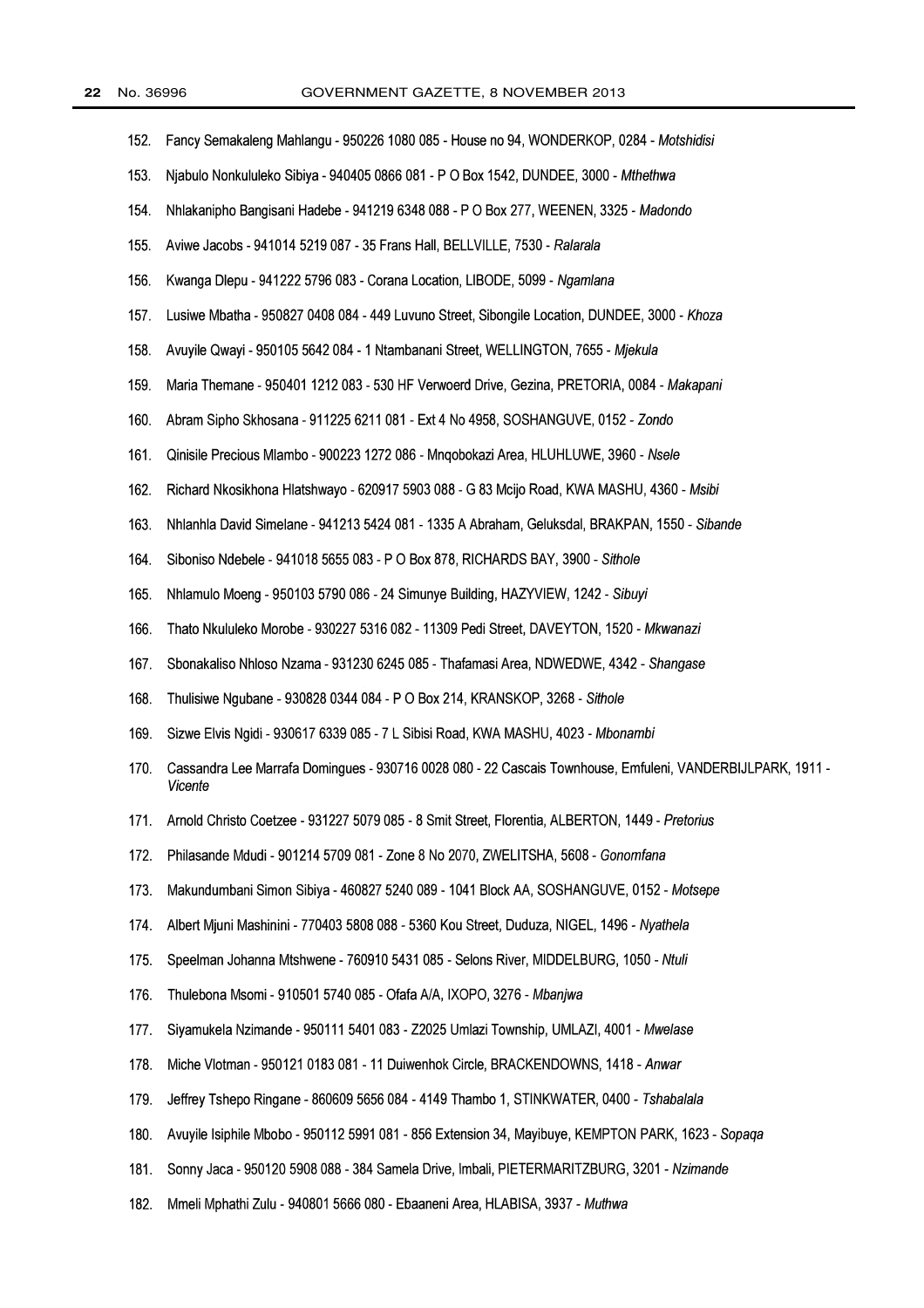| 183. | Brandon Engelbrecht - 941206 5061 085 - P O Box 1005, HOEDSPRUIT, 1380 - Pieterse                         |
|------|-----------------------------------------------------------------------------------------------------------|
| 184. | Bayanda Charles Colani - 940422 5886 089 - 68 Jolobe Street, Kwanobuhle, UITENHAGE, 6242 - Makiva         |
| 185. | Tshepiso Donald Botsime - 940414 6158 089 - P O Box 6511, DUNSWART, 1508 - Sheleng                        |
| 186. | Koketso Precious Mashao - 940911 0920 083 - P O Box 37, DWARSRIVER, 0812 - Lekganyane                     |
| 187. | Kaho Ivory Tumisang Ramabodu - 940628 5321 089 - P O Box 77672, MAMELODI WEST, 0122 - Daly                |
| 188. | Kgomotso Sydney Nyalungu - 941123 5391 083 - 78 / 27 Stand, DLAMINI, 1818 - Zwane                         |
| 189. | Andrew Kgotso Moiketsi - 841225 5979 089 - 876 Tshabalala Street, Mofolo Village, DUBE, 1800 - Tshabalala |
| 190. | Solomon Keikanetswe Matsi - 571031 5729 086 - 31 Nicola Avenue, NATURENA, 2064 - Matsi-Mabie              |
| 191. | Nosandla Nancy Bhanga - 571006 0201 083 - Ngxakolo A/A, QUMBU, 5180 - Thukuzayo                           |
| 192. | Rebecca Lebogang Ndweni - 780903 0538 083 - P O Box 316, SOVENGA, 2727 - Mapane                           |
| 193. | Kulani Joseph Ngobeni - 920521 5614 088 - House no 1728 E, GIYANI, 0326 - Kubayi                          |
| 194. | Xoliswa Phungula - 920218 1300 081 - 4205 Lasvegas Street, Extension 1, ORANGE FARM, 2000 - Taunyane      |
| 195. | Sphiwe Cletus Mzulwini - 921121 5974 084 - Cottonlands Area, VERULAM, 4340 - Ngcobo                       |
| 196. | Sabelo Ebenzer Mathibela - 891021 5199 086 - No 221 Ward 11, Block F, OSIZWENI, 2957 - Zikhali            |
| 197. | Motlatsi Vincent Ntokoane - 820401 5640 089 - 17 Summerfield Circle, MONTCLAIR, 4162 - Mokogama           |
| 198. | Nomvuyiso Cele - 870113 0951 085 - P O Box 101, FLAGSTAFF, 4810 - Mkhungo                                 |
| 199. | Xolani Douglas Dlamini - 821021 5715 084 - 8 Finchley Street, DINWIDDLE, 1401 - Sika                      |
| 200. | Surprise Benjamin Sihlangu - 870508 6066 087 - 3998 Extensioin 7, EMBALENHLE, 2285 - Mashego              |
| 201. | Ayanda Sabelo Nxumalo - 870509 5631 087 - 1597 Unit BB, IMBALI, 3219 - Kanyile                            |
| 202. | Solomzi Oscar Silingile - 950311 5355 087 - 3333 Sisonke Street, Old Location, MIDDELBURG, 5900 - Nyaba   |
| 203. | Mmabatho Mafolo - 950317 1172 087 - P O Box 20, ATOK, 0749 - Mokgotho                                     |
| 204. | Lungelo Ntokozo Ncanana - 950102 5338 086 - P O Box 8505, EMPANGENI, 3070 - Msweli                        |
| 205. | Bheki Blessing Tshinyelwa - 830113 5703 084 - Stand no 6627, BARBERTON, 1300 - Mhlanga                    |
| 206. | Xolani Sivuku - 950131 5957 082 - Qora A/A, DUTYWA, 5000 - Ntshinga                                       |
| 207. | Matthew Marcus - 930917 5228 085 - 51 Baakens Way, Portlands, MITCHELLS PLAIN, 7785 - Rickert             |
| 208. | Carol Nkateko Baloyi - 850511 0678 083 - P O Box 1364, BENFARM, 1220 - Phakula                            |
| 209. | Sanele Dlungwane - 880505 5533 081 - 407 Jan Smuts, BLAIRGOWRIE, 2194 - Khonjelwayo                       |
| 210. | Mandlenkosi Kelly Dlamini - 891023 6034 080 - P O Box 870, MALELANE, 1320 - Shongwe                       |
| 211. | Ayanda Khushu Ngema - 860201 1090 086 - 5 Ukuma Road, UMLAZI, 4001 - Dlamini                              |
| 212. | Veliswa William - 751101 1103 081 - 158 Jiba Street, Duncan Village, EAST LONDON, 5201 - Baba             |
| 213. | Sikhona Ntlangulela - 921026 5883 088 - Ntsikeni A/A, UMZIMKULU, 3297 - Mkhulisi                          |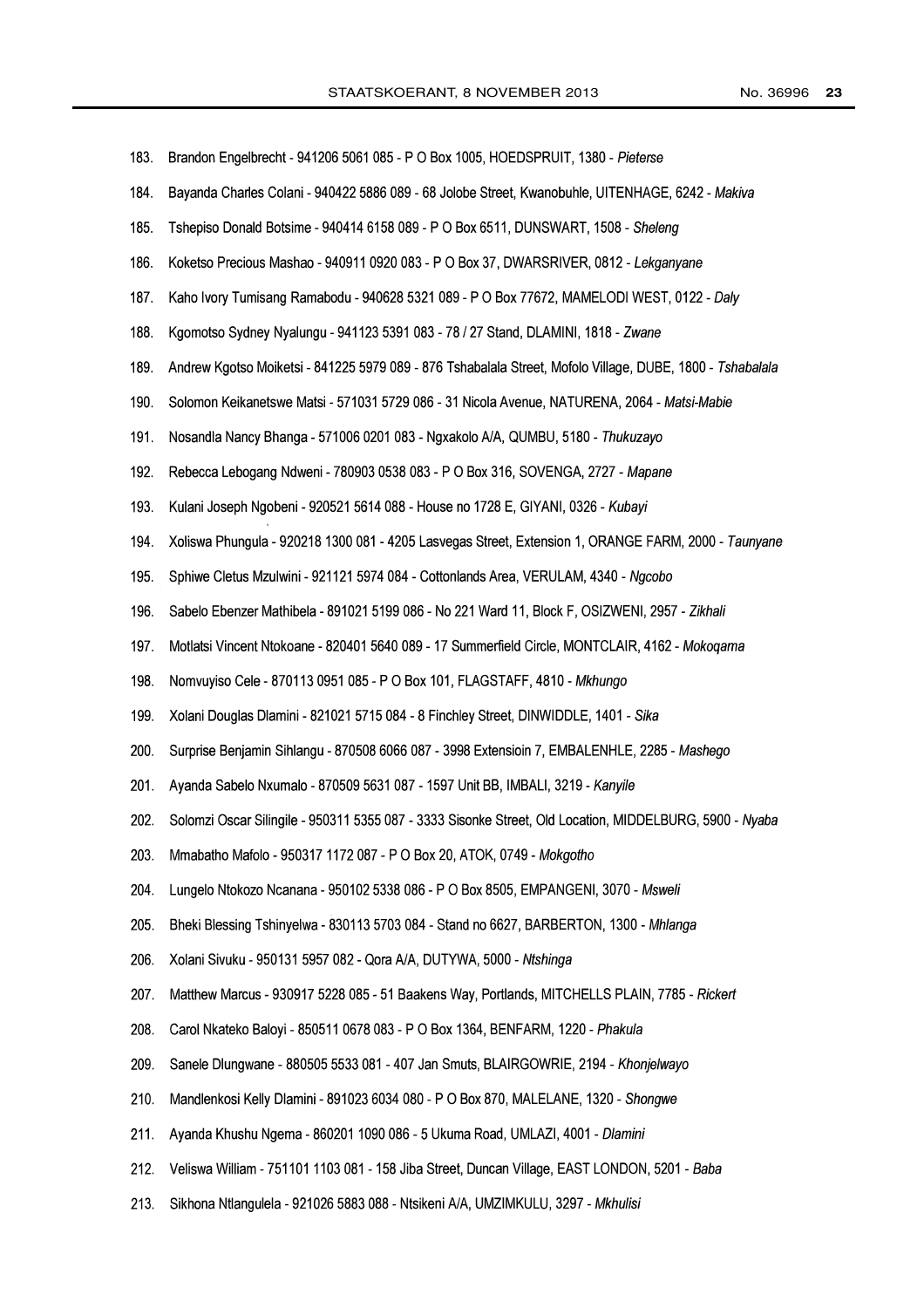| 214. | Mbali Petunia Gwala - 920522 0554 089 - 4922 Nyakatha Street, LAMONTVILLE, 4027 - Ngcobo                          |
|------|-------------------------------------------------------------------------------------------------------------------|
| 215. | Lizzy Mabena - 920523 0760 080 - 2609 Mountain View, KWAMHLANGA, 1022 - Matshiane                                 |
| 216. | Thokozani Goqo - 920701 6190 086 - P O Box 596, ESHOWE, 3815 - Xulu                                               |
| 217. | Kgalalelo Gloria Matsi - 920825 0791 084 - P O Box 45, MAFIKENG, 2745 - Tshwaane                                  |
| 218. | Lungisile Malima - 920625 6018 080 - 5735 Kulata Street, Kwazakhele, PORT ELIZABETH, 6001 - Cita                  |
| 219. | Nombulelo Nolithando Mthimkulu - 920419 0243 088 - 740 Section D, EKANGALA, 1021 - Majova                         |
| 220. | Sibonginhlanhla Mbatha - 920618 6216 085 - P O Box 4885, MAHLABATHINI, 3865 - Xaba                                |
| 221. | Mthokozisi Mthobisi Ngomane - 920818 5482 080 - Stand no 010406, MSOGWABA, 1200 - Maseko                          |
| 222. | Herald Komane - 920407 5789 080 - 203 Pongola River, KEMPTON PARK, 1610 - Malatji                                 |
| 223. | Rodney Tumelo Mashele - 920414 6403 083 - P O Box 955, HAZYVIEW, 1202 - Maphanga                                  |
| 224. | Paulos Khulekani Sigasa - 881114 5468 080 - 15922 Extension 15, EMBALENHLE, 2285 - Nyama                          |
| 225. | Nontobeko Promise Sibiya - 881022 0669 083 - 24 - 8 Avenue, PARKTOWN ESTATE, 2193 - Ndlovu                        |
| 226. | Phillip Matome Molapo - 871229 5508 081 - Private Bag X523, DWARSRIVER, 0812 - Malatji                            |
| 227. | Lucas Lukhanyo Mkentane - 870501 5842 087 - 448 Klipfontein View, Nancy Ndamase Street, TEMBISA, 1632 - Mfikili   |
| 228. | Florentai Ngcobo - 820924 0741 081 - 4515 Horiiy Road, MAYVILLE, 4091 - Gcabashe                                  |
| 229. | Mzothando Sello Peter Zwane - 880201 5319 081 - 382 Chief Mogale, KAGISO, 1754 - Mogagabe                         |
| 230. | Mbuyiselo Lucas Makhafane - 841205 5919 087 - Oasis Kraal Farm, MAKWASSIE, 2650 - Mzangwa                         |
| 231. | Flik Sias - 950316 5490 081 - 21 Gruis Avenue, LAKEVIEW, 9301 - Orren                                             |
| 232. | Mbasa Marvel Tshitshi - 950407 6395 088 - Upper Ntlangaza A/A, MQANDULI, 5100 - Maqwara                           |
| 233. | Thabiso Victor Koketso Charlie - 881229 5415 087 - 44 Houtkapper Street, PRETORIA, 0183 - Makhafola               |
| 234. | Mandla Mbanjwa - 880503 6183 089 - Slangspruit, Imbali, PIETERMARITZBURG, 3201 - Mbanyana                         |
| 235. | Nuna Ronny Phetla - 830226 5808 081 - Stand no 22003, NEBO, 1059 - Makaba                                         |
| 236. | Mbuso Prince Gumede - 860626 5680 088 - K 567 Nkonjane Road, KWA MASHU, 4360 - Mhlongo                            |
| 237. | Nothile Charity Mthembu - 950513 0910 085 - Mthandeni A/A, MAPHUMULO, 4450 - Myeza                                |
| 238. | Makamele Florance Letsoalo - 571114 0507 085 - Stand no 57, MABITSI, 1059 - Madihlaba                             |
| 239. | Mmaishibe Sophia Maepa - 571015 0595 089 - Malebitsa, MARBLE HALL, 0450 - Machaka                                 |
| 240. | Nkopane Ishmael Maleke - 570918 5616 084 - 3694 Nkoanyane Street, Extension 3, Botleng, DELMAS, 2210 -<br>Mokoena |
| 241. | Tshukudu Phillemon Makgopa - 650112 5446 089 - 405 Taaibos Hoff, KWAGGASRAND, 0183 - Malatji                      |
| 242. | Monyamaha Sarah Malefo - 520422 0520 087 - Tshikanoshi, MARBLE HALL, 0450 - Ramatsetse                            |
| 243. | Thabelo Rasilingwani - 860414 0635 088 - Extension 2, Diepsloot, JOHANNESBURG, 2000 - Makhari                     |
|      |                                                                                                                   |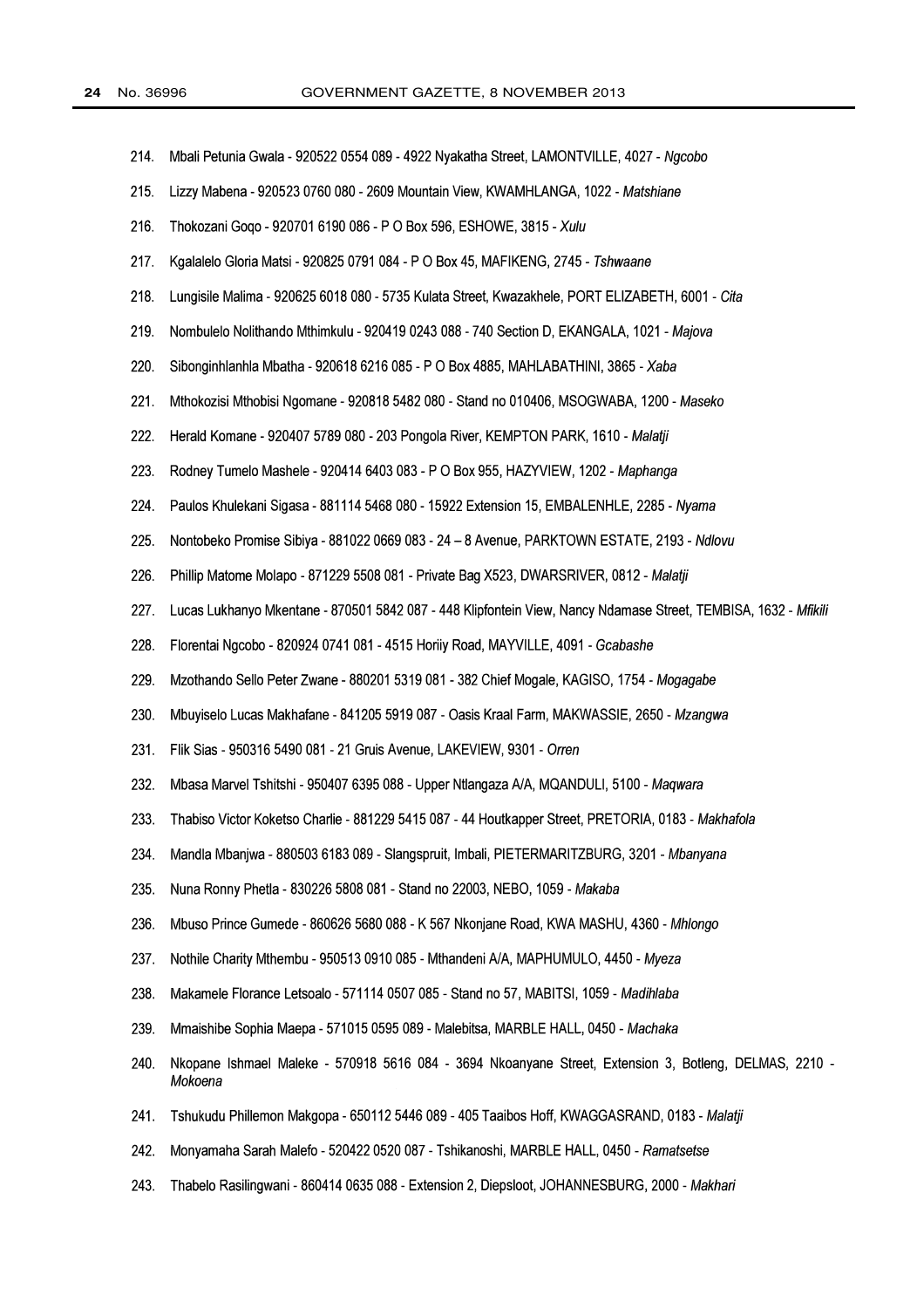| 244. | Tebogo Mokoena - 850512 5278 085 - 801 Ngwenya Street, Phomolong, TEMBISA, 1632 - Ramalatswa                        |
|------|---------------------------------------------------------------------------------------------------------------------|
| 245. | Luckyboy Mashobogo Shabangu - 880326 5377 084 - 2108 Block XX, MABOPANE, 0190 - Masango                             |
| 246. | Mongi Mkawukawu - 941207 6035 086 - 16883 Dontsa Square, BROWNS FARM, 7785 - Ntlaleka                               |
| 247. | Dakalo Colbert Tshikharamedza - 880902 6031 084 - 118 Lotz Avenue, DANVILLE, 0183 - Mphohoni                        |
| 248. | Ayanda Dumisile Khumalo - 950414 0824 089 - Emkhakhasini Area, OZWATINI, 3242 - Makhanya                            |
| 249  | Pfunzo Mulaudzi - 880307 6189 082 - 6794 Diepsloot, Extension 1, RANDBURG, 2125 - Rasikhinya                        |
| 250. | Malekgotla Emily Mokhatle - 871007 0384 082 - 52116 Ipopeng 3, BLOEMFONTEIN, 9323 - Matsie                          |
| 251. | Josiah Mokoena - 890720 5968 082 - 3815 Extension 1, Meriting, RUSTENBURG, 0800 - Bila                              |
| 252. | Lunga Vaaltein - 810402 6058 083 - 41 E Street, GRAHAMSTOWN, 6139 - Kolisi                                          |
| 253. | Kgolane Maria Mapheto - 560320 0840 086 - Thabampshe, MASEMOLA, 1060 - Tshoga                                       |
| 254. | Samuel Hlumbana - 841204 5309 084 - No 28 Extension 12, Kwaguqa, WITBANK, 1039 - Radingwana                         |
| 255. | Ndivhuwo Given Sinyegwe - 840711 5689 084 - P O Box 1015, NZHELELE, 0993 - Khuba                                    |
| 256. | Justice Bongani Silangwe - 810209 5602 088 - Thafeni Location, UMZIMKULU, 3287 - Ntshiza                            |
| 257. | Johannes Pakiso Pako - 720926 5372 086 - 30710 Forest View, Daveyton, BENONI, 1520 - Lebenya                        |
| 258. | John Dumisana Nzimande - 691218 5558 087 - P O Box 717, PIET RETIEF, 2380 - Dube                                    |
| 259. | Andisiwe Mahamba - 891017 0551 081 - 209 Nu 5B, Mdantsane, EAST LONDON, 5219 - Phillips                             |
| 260. | Thembi Reginah Tsatsi - 910501 1323 084 - 727 Kwa-Phaahla, MDUTJANA, 0472 - Mahlangu                                |
| 261. | Jane Lebohang Matlala - 910502 0392 088 - P O Box 73, GA-SELOLO, 0757 - Selolo                                      |
| 262. | Richard Lefa Chauke - 910518 5572 086 - Stand no 734, GEMSBOKSPRUIT, 0458 - Shabangu                                |
| 263. | Surprise Maluleke - 910602 5494 085 - P O Box 1201, MALAMULELE, 0982 - Khobani                                      |
| 264. | Cyprian Mcebo Dlongolo - 850512 6058 080 - P O Box 254, VOLKSRUST, 2470 - Nene                                      |
| 265. | Sylvia Barnard - 810913 0432 082 - X 405 Site B, KHAYELITSHA, 7784 - Cetyana                                        |
| 266. | Johanne Lefa Ndlovu - 650630 5623 084 - 15 Parkland Avenue, ALBERTON, 1400 - Mohale                                 |
| 267. | Mashudu Steveng Khashani - 811010 6213 084 - P O Box 532, SOVENGA, 0727 - Sebopela                                  |
| 268. | Charles Chauke - 791016 5728 083 - 1718 Number One, BAPONG, 0258 - Vilakazi                                         |
| 269. | Sibusiso Joseph Modise - 810404 5612 084 - 4735 Darius Mhlongo Street, Mohlakeng, RANDFONTEIN, 1759 -<br>Mngomezulu |
| 270. | Thenjiwe Prisca Mhlungu - 880617 1228 085 - Mpumlwane, CREIGHTON, 3263 - Zulu                                       |
| 271. | Wonke Gobizito - 950219 5771 080 - Qunu A/A, UMTATA, 5099 - Noxhakela                                               |
| 272. | Gudani Kevin Mbedzi - 950309 5557 082 - Mukula, THOHOYANDOU, 0950 - Netshishivhe                                    |
| 273. | Bonginkosi Shongwe - 950315 5413 085 - P O Box 1051, ELUKWATINI, 1192 - Ndlazi                                      |
| 274. | Bhekisile Regina Mzobe - 950210 0670 088 - Mona Area, NDWEDWE, 4342 - Ngobese                                       |
|      |                                                                                                                     |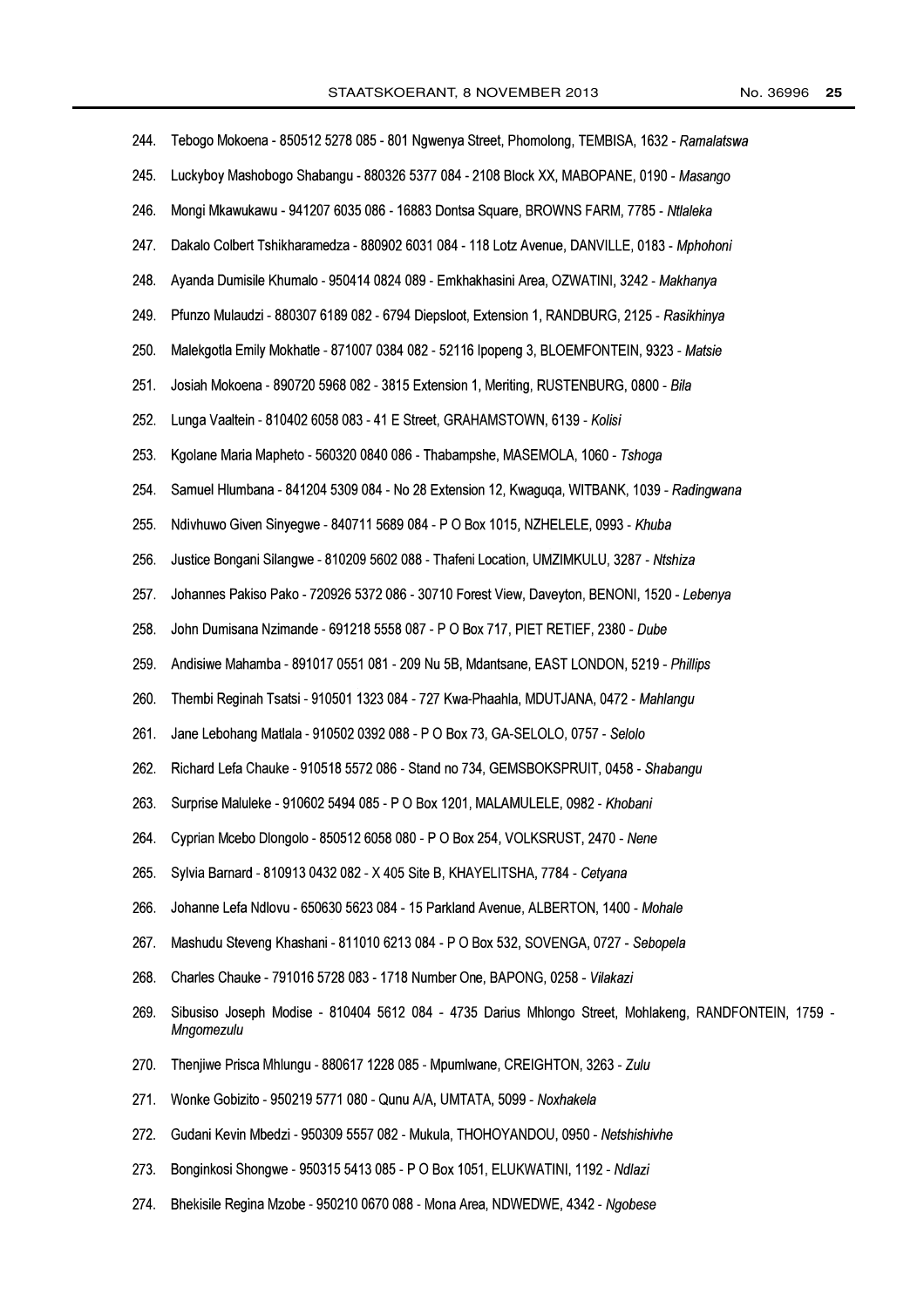- 275. Precious Bongiwe Selepe 930608 0320 080 Kwagwebu Area, PAUL PIETERSBURG, 3180 Sangweni
- 276. Lwando Nkone - 930220 5855 084 - 44 - 344 Malume Street, Makheza, KHAYELITSHA, 7784 - Marwanga
- 277. Portia Mmachuene Rakobela 930922 0711 085 Moshung, MOLETJIE, 6685 Malebana
- 278. Mmabatho Sejeng Makola - 931008 0569 084 - 22982 Mohlalaotoane, GARAKGOADI, 1068 - Makamane
- 279. Ntlhoki Anna Chazimba - 720412 0709 085 - and a minor child - Lerato Edmont Chazimba - 951029 5312 085 -House No 849, Sekgatleng Section, SANDFONTEIN, 0318 - Thabadira
- 280. Victoria Seja - 880519 0630 081 - and a minor child Dikeledi Matlou Seja - 080913 0648 086 - Private Bag X4028, SESHEGO, 0745 - Machaba
- 281. Kedibone Katane - 830206 0921 089 - and a minor child - Koketso Gift Katane - 050213 5985 088 - 527 Boikhutsong Section, LEFARAGATLHA, 0309 - Moeng
- 282. Maria Pheladi Mmatli - 800521 0815 081 - and a minor child Silas Moshe Mmatli - 960921 6345 081 - Stand 628 Mankweng Location, Turfloop, SOVENGA, 0327 - Tjale
- 283. Pheaha Livyson Mankwana - 630802 5566 085 - and two minor children - Mosibudi Enoria Mankwana - 940326 0763 088 - Emmanuel Mankwana - 960926 6014 082 - P O Box 32, BOCHUM, 0790 - Mahote
- 284. Meleta Ramadimetie Sebapo - 821106 0549 084 - and a minor child - Rethabile Sebapo - 100226 0725 085 - P O Box 487. GA-NKWANE, 0740 - Makgolane
- 285. Dipontsho Christopher810701 5656 080 - and your wife Ramatsobane Sandra - 850105 0246 080 - 1824/54 Winny Square, TEMBA, 0407 - Mohlala
- 286. Gertrude Modiadii Ramothwala - 900404 0571 088 - and a minor child - Tumisho Kganya Ramothwala - 120815 5218 082 - P O Box 467, GA DIKGALE, 0721 - Seemela
- 287. Mfaniseni Vincent gumede - 670114 5238 082 - and your wife - Simangele Primrose Gumede - 690618 0475 081 -282 Fuze Crescent, Savanna Park, PINETOWN, 3610 - Nene
- 288. Bonginkosi Emmanuel Khumalo - 721031 5443 083 - and your wife - Nomkhosi Brilliant Khumalo - 831225 1196 086 -P O Box 37, SWART-MFOLOZI, 3115 - Mlotshwa
- 289. Constantia Keitumetse Ndlovu 900528 1142 083 -Oboitshepo Given Ndlovu - 090428 0171 086 - 15512 Moretele, Tshwaragano, KIMBERLEY, 8345 - Itumeleng
- 290. Manesa Alfred Sekhuthe - 460115 5567 085 - and your wife - Malapa Paulina Sekhuthe - 490909 0799 089 - 104 Moroto Trust, THABA NCHU, 9780 - Qhala
- 291. Tshegofatso Mmasabata Ilanka - 910519 0799 088 - Tlotlego Aobakwe Ilanka - 110331 5653 080 - House D29, NCWELENGWE, 8462 - Assegai
- 292. Tjeo Enika Maboya - 730310 1180 082 - and four minor children - Temosho Maboya - 990731 5257 086 - Kagiso Maboya - 021115 0326 083 - Petronella Sebakwane Maboya - 080623 0662 082 - Lucas Maile Maboya - 120306 5800 087 - P O Box 934, TJATE, 1121 - Debeila
- $293. -7 -$
- 294. Mlungiseleli Shakespeare James - 721003 5595 089 - your wife - Nomabhelu James - 790513 0414 082 - and two minor children - Abongile Mangaliso James - 080521 5657 083 - Emihle James - 111010 0440 086 - 35 Little Italy. Phase 2, Waterfall East, RUSTENBURG, 0299 - Nombila
- 295. Tumelo Emeldah Seloane - 840923 0122 082 - and a minor child - Kgethang Nthamanyana Seloane - 040418 0754 081 - P O Box 254, MAGATLE, 0631 - Aphane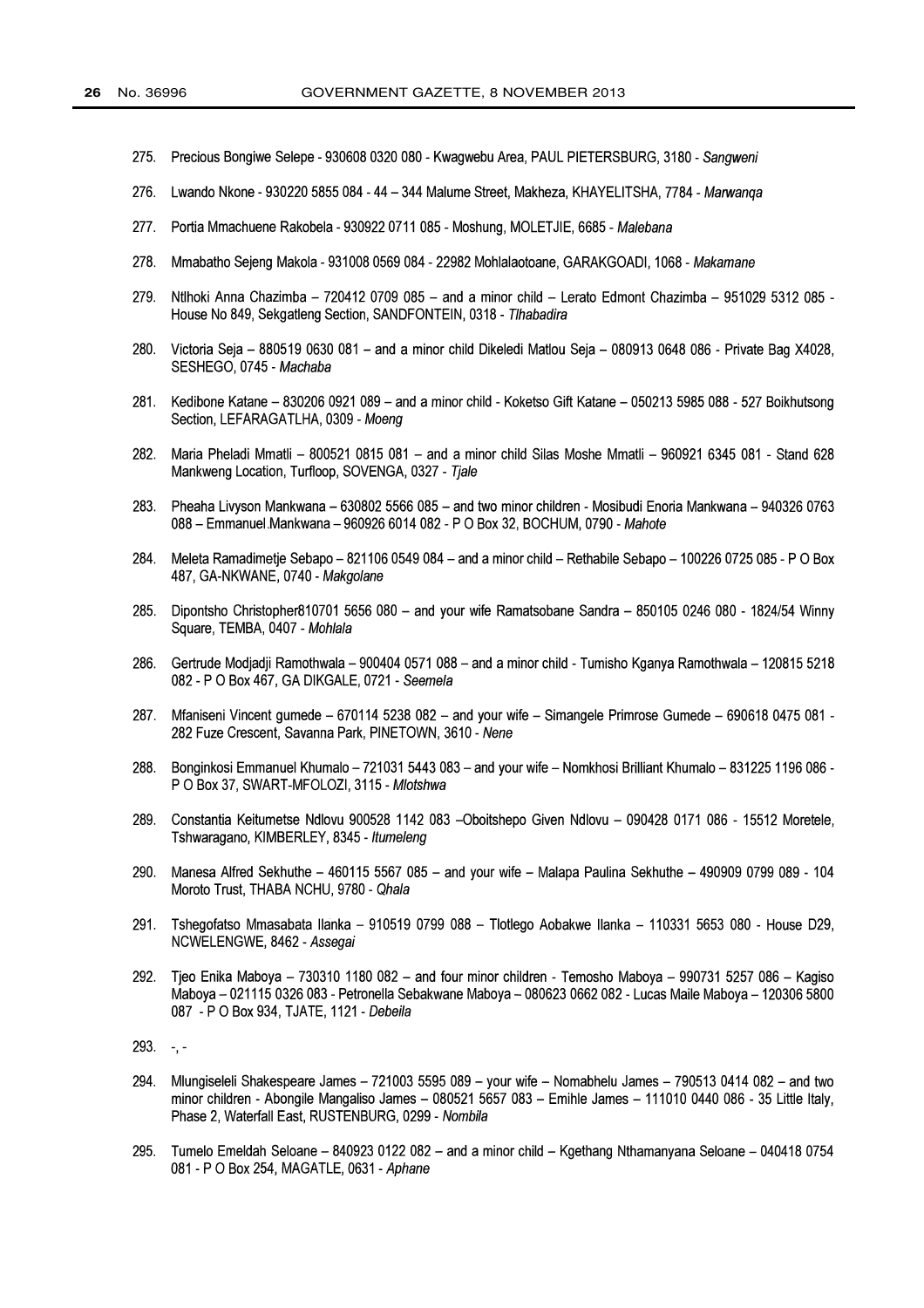- 296. Ntombizodwa Suzan Kambule - 831018 0487 089 and a minor child - Kamohelo Kambule - 081128 0804 089 - 583 Ntha, LINDLEY, 9700 - Mofokeng
- 297. Nwashikuwane Dorah Makamo - 910628 0627 080 - Moeketsi William Makamo - 081231 6324 084 - 7462 Zone 10. KANANA, 2619 - Tamane
- 298. Elias Zanodumo Nyameni - 691124 5664 083 - and your wife - Nombuyiselo Nyameni - 770312 1189 080 - Mankisu Area, NGQELENI, 5140 - Matshisi
- 299. Mpumelelo Michael Ndamoxi 720624 5309 089 your wife Daleen Ndamoxi 771025 0335 087 and a minor child - Inam George - 100603 0561 084 - 36 Sagoloda Street, Ilitha Park, KHAYELITSHA, 7784 - Ndamovi
- 300. Zwelihle Nkosinathi Mdletshe 760203 6100 085 your wife Cebile Nombuso Phindile Mdletshe 810321 0752 089 - and two minor children - Andile Fortunate Mdletshe - 960503 0943 085 - Ayanda Vukile Mdletshe - 081030 5438 089 - Suite 26, Private Bag X1040, RICHARDS BAY, 3900 - Mfekayi
- 301. Mpopo James Semenokane 590606 5853 080 and your wife Mathabo Elizabeth Semenokane 620605 0415 089 - 16420 Phase II, BLOEMFONTEIN, 9323 - Mpopo
- 302. Emily Smith 770624 0436 084 and a minor child Lesedi Arnold Edwin Smith 050414 6358 081 10522 Boikhutsong, MABOPANE, 0190 - Mahlangu
- 303. Tholakele Confidence Mtshali 860412 1252 085 and a minor child Snakhokonke Sphesihle Msimango 080922 1824 083 - 1834 Phase 5, Tshepisong, ROODEPOORT, 1724 - Msimango
- $304$ Moleboheng Patricia Lithapo - 881029 1015 083 - and a minor child - Kedibone Thandi Lithapo - 071125 0639 087 -6788 Moatlhodi Street, Rocklands, BLOEMFONTEIN, 9301 - Mphanya
- $305$ Mmakoma Magdelinah Tshongetana - 861206 0751 082 - and a minor child - Lehlogonolo Pace Tshongetana -040914 5425 081 - Stand No 346 C, Majeje, LULEKANI, 1320 - Tshehla
- 306. Mafetlefetle Boy Mokoena - 560425 5309 084 - and your wife - Popiki Jemina Mokoena - 551011 0753 087 - 63509 Zone 16, SEBOKENG, 1983 - Msibi
- 307. Nomfundo Rejoyce Zwane 861228 0346 085 and a minor child Yamkela Nosifundo Zwane 090524 0100 081 -401 Yale Mansions, Cnr Bok & Quatrz Streets, JOUBERT PARK, 2001 - Shabalala
- Sipho Matsane 750909 5866 086 and your wife Audrey Tsakane Matsane 780707 0611 083 P O Box 995,  $308 -$ BUSHBUCKRIDGE, 1280 - Mokoena
- 309 Eric Sonwabo Mayongo - 500924 5624 081 - and your wife - Nomvuyo Victoria Mayongo - 530122 0671 082 - 1659 Lengene Street, PROTEA NORTH, 1818 - Qali
- 310. Mbali Lungelo Buthelezi 871010 1946 081 and a minor child Simfumene Mlando Buthelezi 050927 6529 088 P O Box 1270, NONGOMA, 3950 - Ndwandwe
- 311. Ayanda Twala 890522 0348 082 and a minor child Samukelisiwe Katlego Twala 090808 0524 089 5614 Potasiium Crescent, Extension 8, ENNERDALE, 1830 - Mashinini
- 312. Gary Ansley Mohamed 860307 5011 083 and your wife Carmen Blanche Mohamed 851009 0087 081 71 Lismore Avenue, Crosby, JOHANNESBURG, 2092 - Davis
- 313. Philela Mlenzana 940921 1118 082 Ophola Aqamile Mlenzana 120816 1092 083 Ndabakazi Area, BUTTERWORTH, 4960 - Cewana
- 314. Abdullhak Essack 450708 5130 086 and your wife Aisha Essack 500425 0143 085 1693 Tafelberg Street, Actonville, BENONI, 1501 - Bhana
- 315. Vivian Samuels 851210 6395 086 and a minor child Alvin Darrell Samuels 100226 6422 083 8427/69 Umbashe Street, Extension 6, Mfuleni, CAPE TOWN, 7100 - Midzi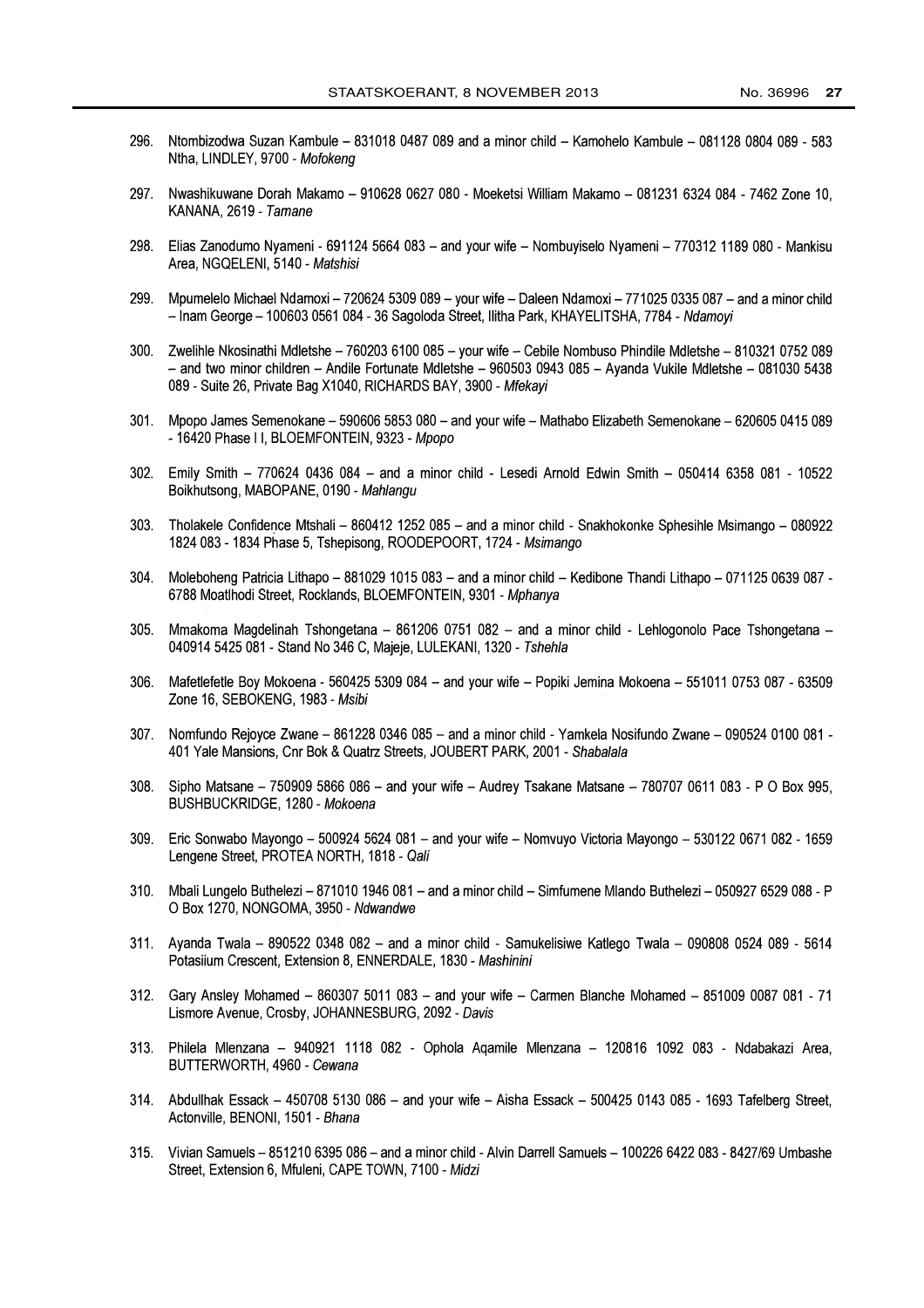- 316. Gaibini Benjamin Thabo Tsekeli - 611105 5690 084 - your wife Matshidiso Florence Tsekeli - 650218 0544 081 - and a minor child - Khomotso Tsekeli - 020105 5063 089 - 3975 Dr Mngulwa Street, Mohlakeng, RANDFONTEIN, 1759 -Tsekedi
- $317.$ Lucky Sibusiso Nhlonipho – 750910 6483 087 – your wife – Fortune Nhlonipho – 820907 0358 089 – and two minor children - Emihle Nhlonipho - 081108 5179 083 - Owethu Vuvo Nhlonipho - 041002 5729 089 - 26 Cossing Road. Dawn Park, BOKSBURG, 1459 - Malinga
- 318. Oupa Zebulon Kedige - 800601 5675 084 - your wife - Basetsana Kedige - 810126 0706 088 and a minor child -Keorapetse Letlhogonolo Moima - 031204 5578 084 - P O Box 753, LEROME, 0497 - Nkele
- Mandla Phiwayinkosi Ngema 610425 5270 088 your wife Babongile Ngema 680508 0496 082 and two minor 319. children – Amahle Awande Khwezi Naema – 981031 0178 085 – Chuma Phiweyo Awethu Naema – 001120 5763 086 -P O Box 57208, EMPANGENI, 3880 - Mnaadi
- $320.$ Funeka Nothando Bhengu - 781012 0130 088 - and two minor children - Sinalo Luleka Bhengu - 070618 0579 080 -Nxusa Lungelo Bhengu - 040917 6602 087 - 154 Sawfish Road, Newlands East, DURBAN, 4037 - Hlabisa
- $321.$ Charity Digamela Phala - 800423 0561 080 - and two minor children - Ofentse Mosehla Phala - 110902 5852 086 -Boitshepho Phala - 060405 1122 082 - P O Box 1107, TŠATE, 1121 - Moruthanyane
- 322. Thamsanga Thiddeus Dlamini - 610421 5431 085 - your wife - Nobanengi Sylvia Dlamini - 600528 0764 088 - and a minor child Sibongumusa Siphesihle Dlamini - 940127 5062 082 - No 3 Woodlands Road, Flat B 29 Custodum. Norwood, JOHANNESBURG, 2192 - Shandu
- 323. Omphile Georginah Lobelo - 830626 0773 083 - and two minor children - Lesego Thiodocia Lobelo - 020808 0361 081 - Oratile Thiodora Lobelo - 080610 0717 081 - P O Box 100, GANYESA, 8613 - Motlangwane
- $324.$ Kaomotso Mbhele - 860707 1918 084 - and two minor children - Lesedi Bonang Mbhele - 081123 5912 086 -Sphamandla Humbulani Mbhele - 120606 6477 086 - 6968 Zone 4. Makhura Street, DIEPKLOOF, 1764 - Ramatseba
- $325.$ Novce Sekwati Phoshoko - 680928 5427 082 - vour wife - Elizabeth Ramaesela Phoshoko - 701212 0980 089 - and two minor children - Talisman Mokwatedi Phoshoko - 040415 5248 085 - P O Box 359, BOYNE, 0728 - Molepo
- 326. Sivabonga Maxwell Dlamini - 790630 5829 088 - vour wife - Bongekile Busisiwe Dlamini - 830207 0765 088 - and a minor child - Anele Bayanda Xulu - 040720 6216 084 - A 753 Inanda, Mpungushe Road, NEWTOWN, 4309 - Mhlongo
- Kedibone Queen Mogale 800108 0322 084 and two minor children Sizwe Mokgethwa Kylen Mogale 070809  $327.$ 6026 081 - Lesego Quinton Mogale - 121101 6126 080 - P O Box 4603, LEBOWAKGOMO, 0737 - Segatle
- $328.$ Adrian Trevor Luke - 720622 5206 081 - your wife - Deidre Lee-Ann Luke - 770826 0175 089 - and two minor children - Dylan Adrian Luke- 960906 5133 083 - Ruth Lee-Ann Luke - 021124 0094 089 - 28 Belthorn Road. CLAWFORD, 7764 - Swartz
- 329. Sipho Samuel Makhubu - 680103 5348 080 - your wife - Christinah Ntombiphindile Makhubu - 760216 0368 086 and two minor children - Sanele Nathan Makhubu - 010128 5310 088 - Mbali Makhubu - 091130 0189 089 - 21590 Extension 3, Ikageng, MAMELODI EAST, 2122 - Maseko
- 330. Vincent Modisaotsile Mathope - 800318 5325 087 - your wife - Ketlaareng Kate Mathope - 861125 0467 087 - and a minor child - Leoke Kitso Reoikantse Mathope - 080918 6666 081 - 1661 Lengau Street, Fox Lake, TLHABANE, 0309 -Serumola
- 331. Suzan Puleng Chauke - 731102 0756 080 - and a minor child - Polo Chauke - 960406 0305 083 - 12 Christian Street, Bonane, VANDERBIJLPARK, 1933 - Sera
- 332. Malesela Thabitha Moabelo - 730512 0693 086 - and a minor child Mokgadi Betty Moabelo - 980405 0163 084 - P O Box 1119. LONSDALE, 0710 - Phago
- Ntobizodwa Paulina Paneng 791027 0381 083 and three minor children Lerato Julia Paneng 090901 0310 086 -333. Tshepo Francis Paneng - 050308 5233 081 - Keamohetswe Lovemore Paneng - 070718 5232 089 - 4814 Phase 1. Braamfisher, ROODEPOORT, 1724 - Mthembu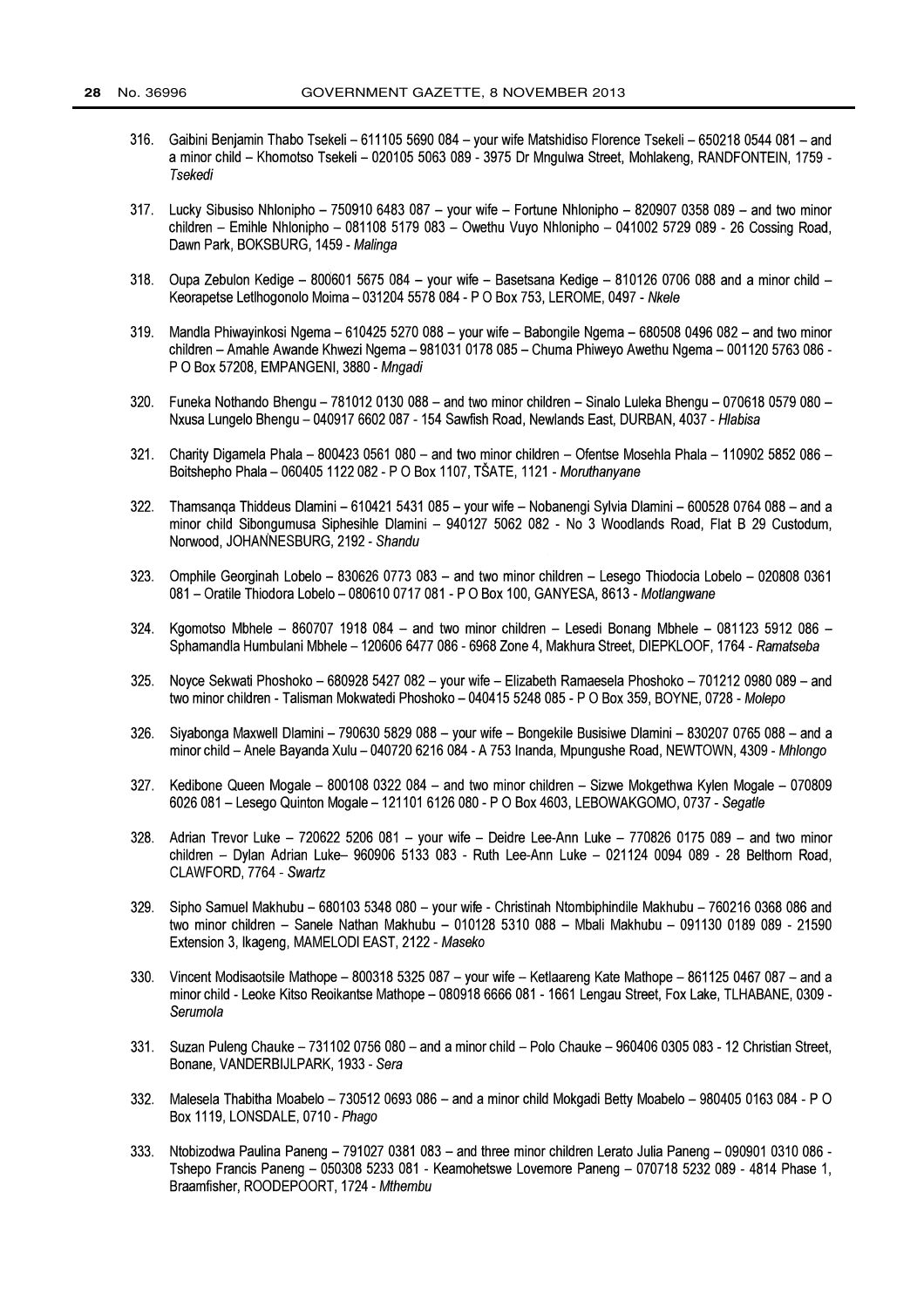- 334. Nontuthuzelo Toni - 690923 1013 083 - and a minor child - Phumelele Toni - 021001 5913 085 - 41 Beethoven Court. DELFT, 7100 - Jezile
- 335. Patrick Rashaba Mmako - 690910 5935 080 - your wife - Kefiloe Portia Mmako - 761021 0539 085 - and two minor children – Mogomotsi Makiti Mmako – 090212 5456 084 – Odirile Malesela Mmako – 070722 5122 084 – Kgosietsile Mmako - 111015 5492 081 - 1019 Kanana, MORETELE, 0407 - Mmekwa
- 336. Lindokuhle Innocent Ngidi - 721017 5640 083 - your wife - Fikelephi Lucia Mthembu - 790911 1091 083 - and three minor children - Mholi s'nathi Ngidi - 970128 5894 089 - Amahle Nkululeko Ngidi - 060520 5880 087 - Nhlalonhle Ngidi - 070803 5587 086 - P O Box 8764, LINK HILLS, 3652 - Mtolo
- 337. Thokozani Joman Zulu - 760821 5359 087 - your wife - Zodwa Octavia zulu - 760322 0374 080 - and three minor children – Sinethemba Alwande Zulu – 110330 0738 086 – Anele Dlamini – 020302 0233 086 – Asibonge Nosandiso Zulu - 070531 1245 082 - 2880 Inkazimulo Road, ITSHELIMNYAMA, 3610 - Khumalo
- Sipho Simon Gadla 750225 5441 089 your wife Xoliswa Gadla 800620 0914 082 and two minor children -338. Simnikiiwe Gadla - 100331 0239 085 - sibabalwe Gadla - 110803 5076 082 - 4249 Zihlangu Street, PORT ALFRED. 6170 - Miinawana
- 339. Kedibone Angela Mahlaba - 851103 0603 086 - and a minor child - Gosego Unity Amahle mahlaba - 090306 0319 089 - 14358 Thandie, Klaasen Street, Phutanang, KIMBERLEY, 8345 - Selaledi
- Lindile Dvokwe 780920 5282 087 vour wife Ncumisa Dvokwe 840213 0339 088 and two minor children - $340.$ Ambeswa Dyokwe - 100308 0954 087 - Iviwe Dyokwe - 060404 6688 080 - 484 Extension 6, GRAHAMSTOWN, 6134 - Gaanto
- $341.$ Lindani Noorane Ally - 780417 0358 087 - and two minor children - Likhaya Sonwabile Ally - 041211 5485 085 -Libonawe Sivanda Ally - 021225 5282 080 - 203 Hlangwa Street, PINETOWN, 3610 - Majola
- Keith Mafokoane 751225 5347 087 and two minor children Khensani Tshegofatso Elizabeth Mafokoane 081224  $342.$ 0248 086 - Amukelani Basitsana Mafokoane - 110217 0444 080 - 17403 Zone 1, MEADOWLANDS, 1852 - Nkuna
- Madlenkosi Victor Nxumalo 700121 5528 085 your wife Phindi Jeanett Nxumalo 730701 0683 086 and three  $343.$ minor children - Xolani Vincent Nxumalo - 930605 5674 081 - Abegail Nxumalo - 020607 0342 087 - Musawenkosi Nxumalo - 080920 6017 083 - 56 6th Avenue, ROODEPOORT, 1724 - Ndhlovu
- 344 Popi Sydney Tupeny - 480417 5210 088 - and your wife - Bukeka Hazel Tupeny - 561011 0263 085 - 582 Nu 5 A. MDANTSANE, 5219 - Mboni
- $345.$ Dingindawo Jackson Cira - 310107 5229 081 - and your wife - Mangcoya Agrinette Cira - 340710 0419 088 - P O Box 219, FLAGSTAFF, 4810 - Mkhala
- Thato Annah Seala 900821 0470 088 and a minor child Reitumetse Seala 090514 0287 087 876 J Sectopm, 346. BOTSHABELO, 9781 - Mokhohlane
- 347. Masibulele Gwangqana - 760330 5189 080 - your wife - Nonyameko Gwangqana - 750929 0945 081 - and three minor children - Aneza Surprise Gwanggana - 050817 0798 088 - Bayanda Gwanggana - 990220 5355 082 - Lutho Gwanggana - 030624 5728 085 - 911 Strelitzia Street, Lehae Phase 1, LENASIA, 1827 - Mgugu
- Mantutule Pertunia Langa 791121 0330 081 and three minor children Mphethedi Precious Langa 030222 0405 348. 088 - Tlou Blessing Langa - 100802 1477 080 - Malesela Anceford Langa - 040530 5361 082 - P O Box 2589, GA RANKAPOLE, 0775 - Phalane
- 349. Johannes Janse - 460426 5539 085 - and a minor child - Frans Sidokus Janse - 930707 5619 080 - P O Box 5086. DOUGLAS, 8730 - Jansen
- $350.$ Kebonetsala Portia Diratsagae - 820922 1093 080 - and two minor children - Kutlwano Marcia Diratsagae - 980117 1008 081 - bokamosho Diratsagae - 040204 5775 085 - P O Box 261, PAMPIERSTAD, 8566 - Kekae
- Henry Willie Nils 690115 5097 085 and two minor children Lusanda Mahlobo 010730 5787 080 Lungelo  $351.$ Mahlobo - 990501 5972 087 - 19 De Waal Place, Southlands, PIETERMARITZBURG, 3200 - Dladla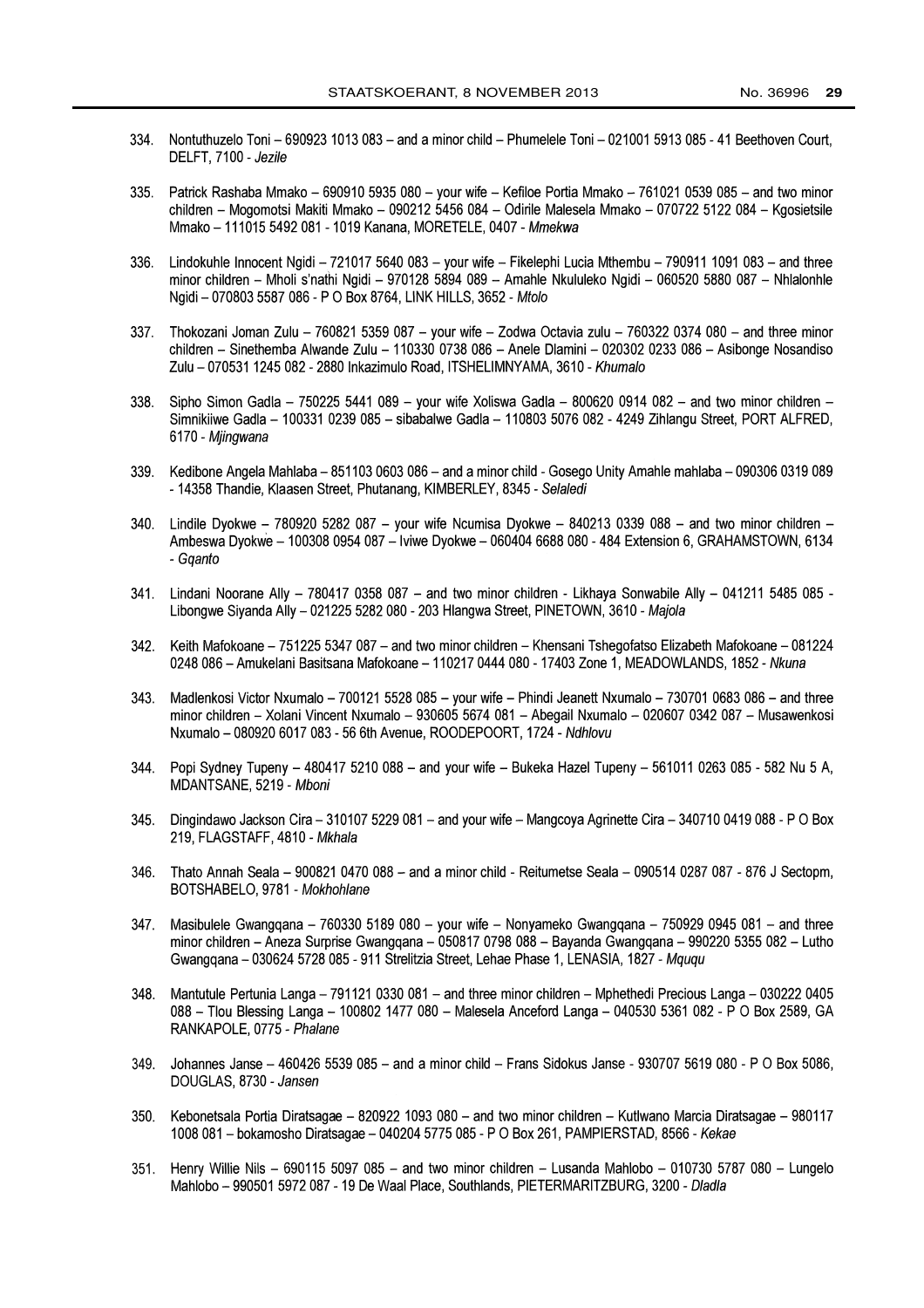- Mgijinyelwa Vincent Madiya 700711 5649 087 your wife Khanyisile Pretty Madiya 700512 0792 082 and three  $352.$ minor children - Siboniso Madiya - 950415 5974 084 - Fezeka Madiya - 060316 1600 086 - Sinodumo Madiya -070812 0957 087 - - P O Box 568, MARGATE, 4275 - Gida
- 353. Jane Ndinisa – 810510 0996 080 – and two minor children - Dimakatso Prudence Ndinisa – 030210 0335 082 - Tinviko Grevcious Ndinisa - 060528 0065 083 - 1670 Section E. MAMELODI WEST, 0122 - Maluleka
- 354. Eric Sonnyboy Ntamu - 670822 5497 082 - your wife - Maniko Yvonne Ntamu - 780716 0022 084 - and a minor child - Omphile Botshelo Ntamu - 130101 5993 083 - 7 A Brundsbos, Range View, KRUGERSDORP, 1739 - Maetle
- $355.$ Dumisani Christopher Mazibuko - 630917 5353 084 - your wife - Nthabiseng Joyce Mazibuko - 760118 0784 082 and two minor children - Sabela Mazibuko - 020517 5447 080 - Themba Mazibuko - 000426 5404 089 - 643 Block W. SOSHANGUVE, 0152 - Thabethe
- 356. Eva Tseleng Leola - 740901 0390 082 - and two minor children - Neo Teddy Mavis Leola - 000708 0367 084 - Tara David Paul Leola - 060722 5248 089 - 98 Tlale Street, ATTERIDGEVILLE, 0008 - Motsepe
- 357. Nkosinathi Edwin Nhlapho 820826 5779 083 and two minor children Khanyi Sphesihle Nhlapho 051213 5471 088 - Snethemba Nhlapho - 120123 5240 085 - No 2808 Mamaila Street, Extension 2, ZITHOBENI, 1024 - Ndala
- Letta Nkele Pampier 830709 0392 086 and two minor children Thato Jerry Pampier 010630 6034 088 Oratile 358 Mishack Pampier - 050219 6087 089 - House No 934, MAIKANA, 0284 - Madukula
- 359 Siteshi Jerom Msweli - 710119 5537 088 - and two minor children - Ayanda Khethiwe Msweli - 040414 0981 089 -Siteshi Jerom Msweli - 071101 5218 086 - P O Box 106, KWANGWANASE, 3973 - Sibiya
- Joshua Mugada 720418 5454 080 and three minor children Mukondi Pretty Mugada 090505 0794 080 -360 Mashudu Joshua Mugada - 030417 5234 083 - Tsumbedzo Mugada - 970914 0633 089 - - P O Box 175, DZANANI, 0955 - Modinedi
- Khorommbi Enos Tshamutoma 610202 6712 081 your wife Takalani Leah Tshamutoma 660127 0716 086 and two  $361.$ minor children - Khuliso Tshamutoma - 960126 5232 088 - Mulweli Tshamutoma - 980416 0502 080 - P O Box 1196, MAKONDE, 0984 - Nengome
- Tintswalo Ivy Mashele 870326 0450 086 and two minor children Tshephiso Mbenyane Mashele 060828 6025 362. 085 - Kokwane Mashele - 021211 0995 082 - P O Box 1726, GROOTHOEK, 0628 - Sebopa
- Pelesa Norman Jeffrey Mokgosi 680803 5681 089 your wife Yvonne Nolipi Mokgosi 721123 0666 089 and two 363. minor children - Duduzile Sibongile Mokgosi - 980819 0718 087 - Busisiwe Mokgosi - 001022 0057 086 - House No 14267, Extension 8 A, ORANGE FARMS, 1805 - Mabuza
- 364. Ntombivelile Bala - 810628 0958 080 - and three minor children - Aphiwe Bhala - 031102 5586 083 - Anathi Bhala -070326 5541 085 - - P O Box 150, MOUNT AYLIFF, 4735 - Dinga
- 365. Jocky Joseph Radebe - 650127 5291 087 - your wife - Nomboeselo Emily Radebe - 711222 0338 087 - and two minor children - Nkosinathi Kenneth Radebe - 960111 5425 080 - Fezile Radebe - 090723 5804 081 - 6331 Extension 7, STANDERTON, 2430 - Dhlamini
- 366. Bhekabakubo James Bhengu - 521020 5477 086 - and three minor children - Solomon Siyanda Bhengu - 950416 5399 082 - Mfundo Bhengu - 970815 5865 081 - Lindani Lethukuthula Bhengu - 000829 5482 080 - - P O Box 1364. VRYHEID, 3100 - Hlophe
- $367.$ Michael Peter Radebe - 591223 5737 088 - your wife - Lanliwe Lina Radebe - 620626 0598 088 - and two minor children - Thembane William Radebe - 010829 5726 088 - Thokozane Christopher Radebe - 921225 5310 080 -House No 1997, Matshelapata Section, LEDIG, 0338 - Mashinini
- Boitshoko Webster Kgware 810621 5632 081 your wife Motlagomang Irene Kgware 860112 0872 087 and a 368. minor child - Oratile Mosimanegape Mooki - 100116 5122 083 - 260 Selosesha, THABA NCHU, 9780 - Moroka
- 369. William Lesiba Hilary Molomo - 731205 5905 089 - your wife - Christinah Bonakele Molomo - 770912 0909 089 - and four minor children - Musa Amos Sindane -041128 5581 087 - Samuel Sindane - 010616 6033 089 - Lebogang